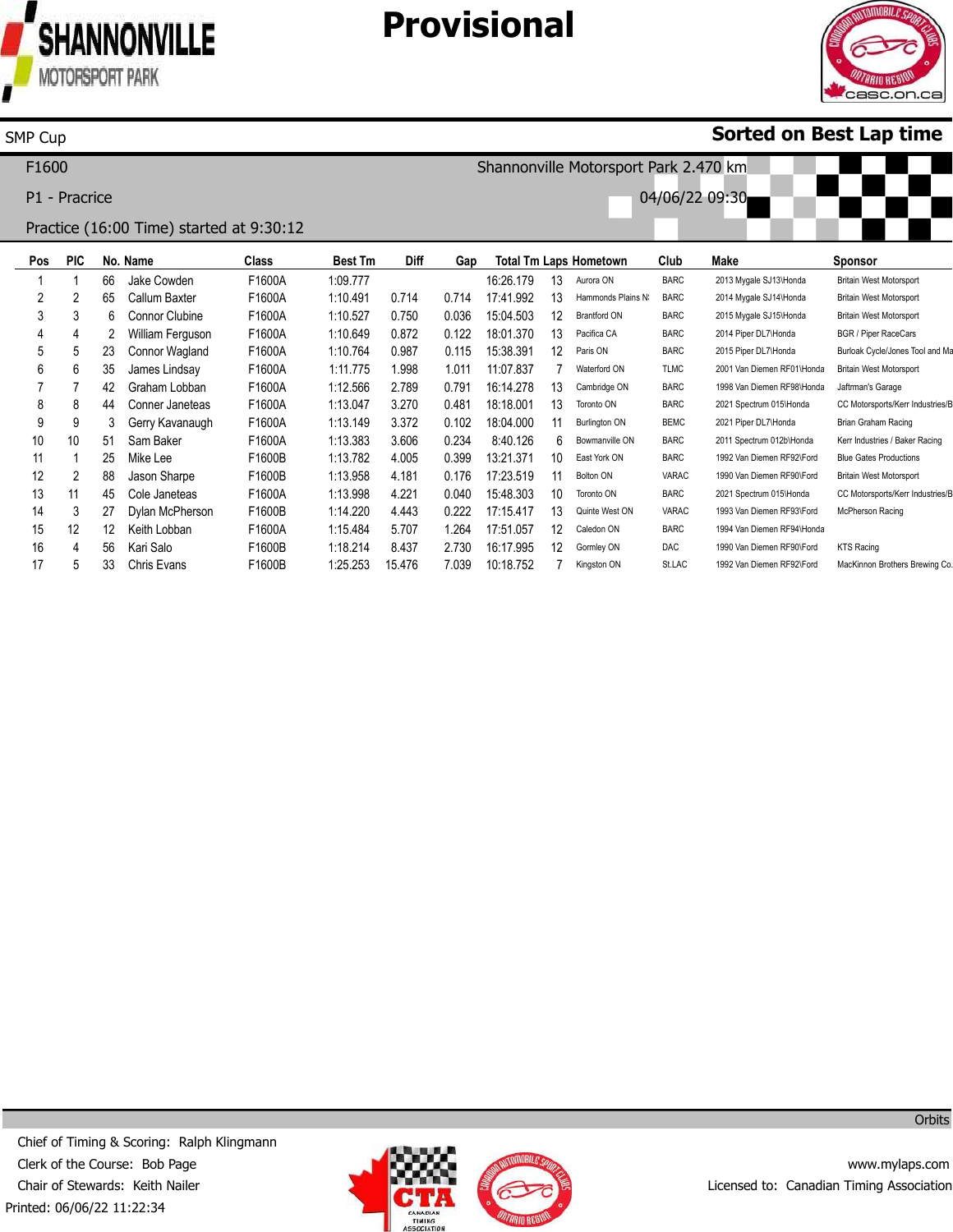

# **Provisional**



### **Sorted on Best Lap time**

|     | <b>GT Sprints</b> |                             |                                          |                |             |       |           |    | Shannonville Motorsport Park 2.470 km |                |                             |                                  |
|-----|-------------------|-----------------------------|------------------------------------------|----------------|-------------|-------|-----------|----|---------------------------------------|----------------|-----------------------------|----------------------------------|
|     |                   |                             |                                          |                |             |       |           |    |                                       |                |                             |                                  |
|     |                   | P <sub>2</sub> - Practice A |                                          |                |             |       |           |    |                                       | 04/06/22 09:50 |                             |                                  |
|     |                   |                             | Practice (15:00 Time) started at 9:54:37 |                |             |       |           |    |                                       |                |                             |                                  |
| Pos | <b>PIC</b>        | No. Name                    | Class                                    | <b>Best Tm</b> | <b>Diff</b> | Gap   |           |    | <b>Total Tm Laps Hometown</b>         | Club           | Make                        | <b>Sponsor</b>                   |
|     |                   | 53                          | GT <sub>1</sub><br>Rocco Marciello       | 1:07.846       |             |       | 6:32.539  | 5. | <b>Brampton ON</b>                    | <b>BARC</b>    | 2016 BMW M235iR             | RMP Competizione / Moly Slip / F |
| 2   | 2                 | 161<br>Blaise Csida         | GT <sub>1</sub>                          | 1:08.362       | 0.516       | 0.516 | 9:42.697  | 8  | Cavan ON                              | <b>BEMC</b>    | 1998 Chevrolet Trans Am Cam | <b>BC Race Cars</b>              |
|     |                   |                             |                                          |                |             |       |           |    |                                       |                |                             |                                  |
| 3   | 3                 | 125                         | GT <sub>1</sub><br>Dan Corcoran          | 1:09.343       | .497        | 0.981 | 5:14.364  | 4  | Elginburg ON                          | St.LAC         | 2008 Chevrolet Impala       | Len Corcoran Excavating          |
| 4   | Δ                 | 84                          | GT <sub>1</sub><br>Mark Busscher         | 1:11.086       | 3.240       | 1.743 | 12:29.819 | 9  | Hillier ON                            | St.LAC         | 2013 Chevrolet Camaro       | Picton Home Hardware             |
| 5   |                   | 23<br>Patrick Cyr           | GT <sub>2</sub>                          | 1:11.879       | 4.033       | 0.793 | 7:52.843  | հ․ | Enterprise ON                         | St.LAC         | 2004 BMW M3                 | PCR, RMP Competizione, Wise      |

Announcements Car #23: Breakout - Information Only

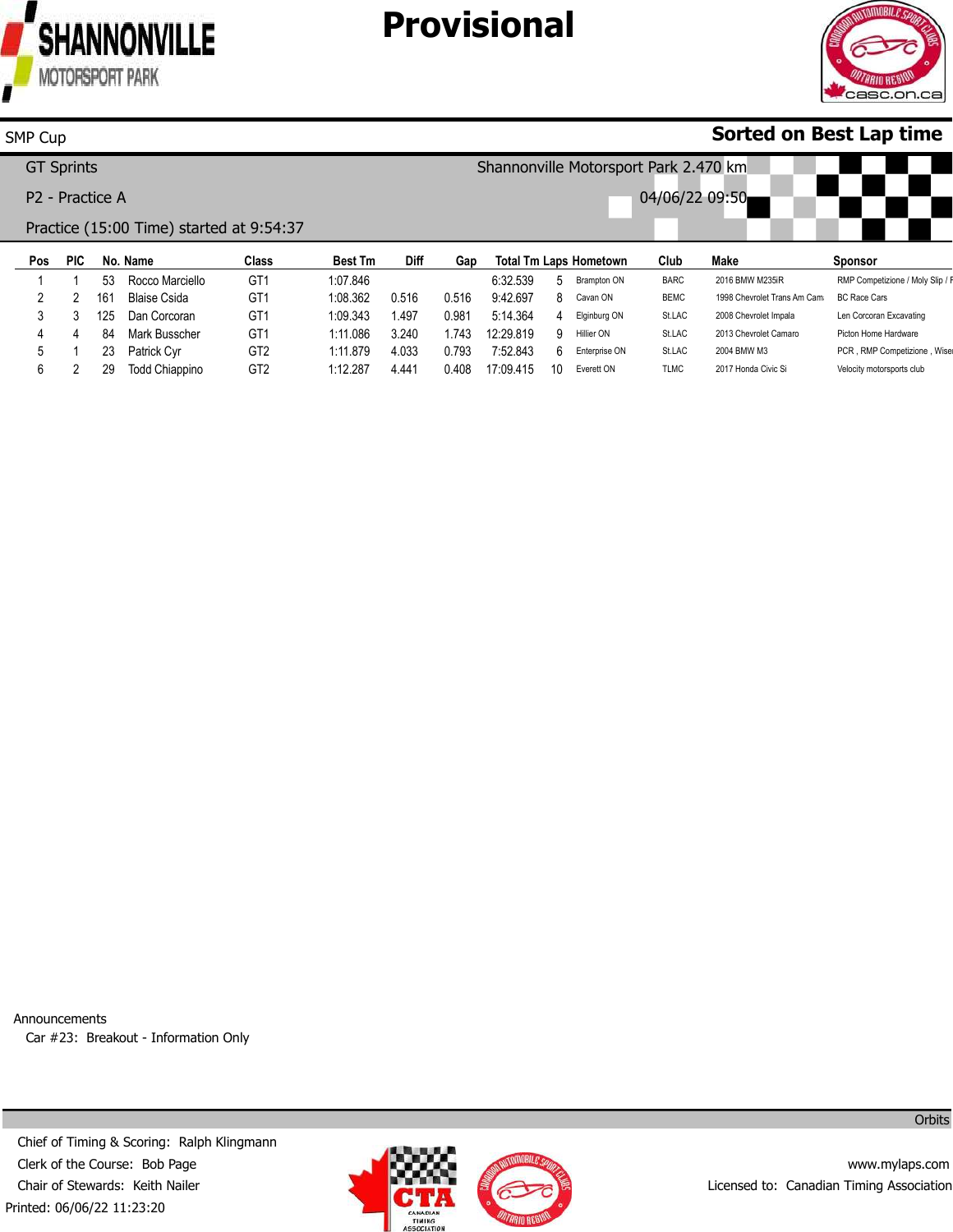

2

9 Richard Walker

F4

1:20.255

9.851

# **Provisional**



Phoenix Engineering

#### **Pos** 1 **PIC** 1 **No. Name** 55 Mike MacNeil **Class** F4 **Best Tm** 1:10.404 **Diff Gap Total Tm Laps Hometown** 9:52.303 8 Oshawa ON **Club** OMSC **Make** 2007 Gamma **Sponsor Sorted on Best Lap time** SMP Cup Formula Libre P3 - Practice Practice (15:00 Time) started at 10:12:05 Shannonville Motorsport Park 2.470 km 04/06/22 10:10

9.851 12:55.762

9 Port Perry ON

LASC,OMS 1972 P&G Mark 6

Printed: 06/06/22 11:24:12 Chief of Timing & Scoring: Ralph Klingmann Clerk of the Course: Bob Page Chair of Stewards: Keith Nailer



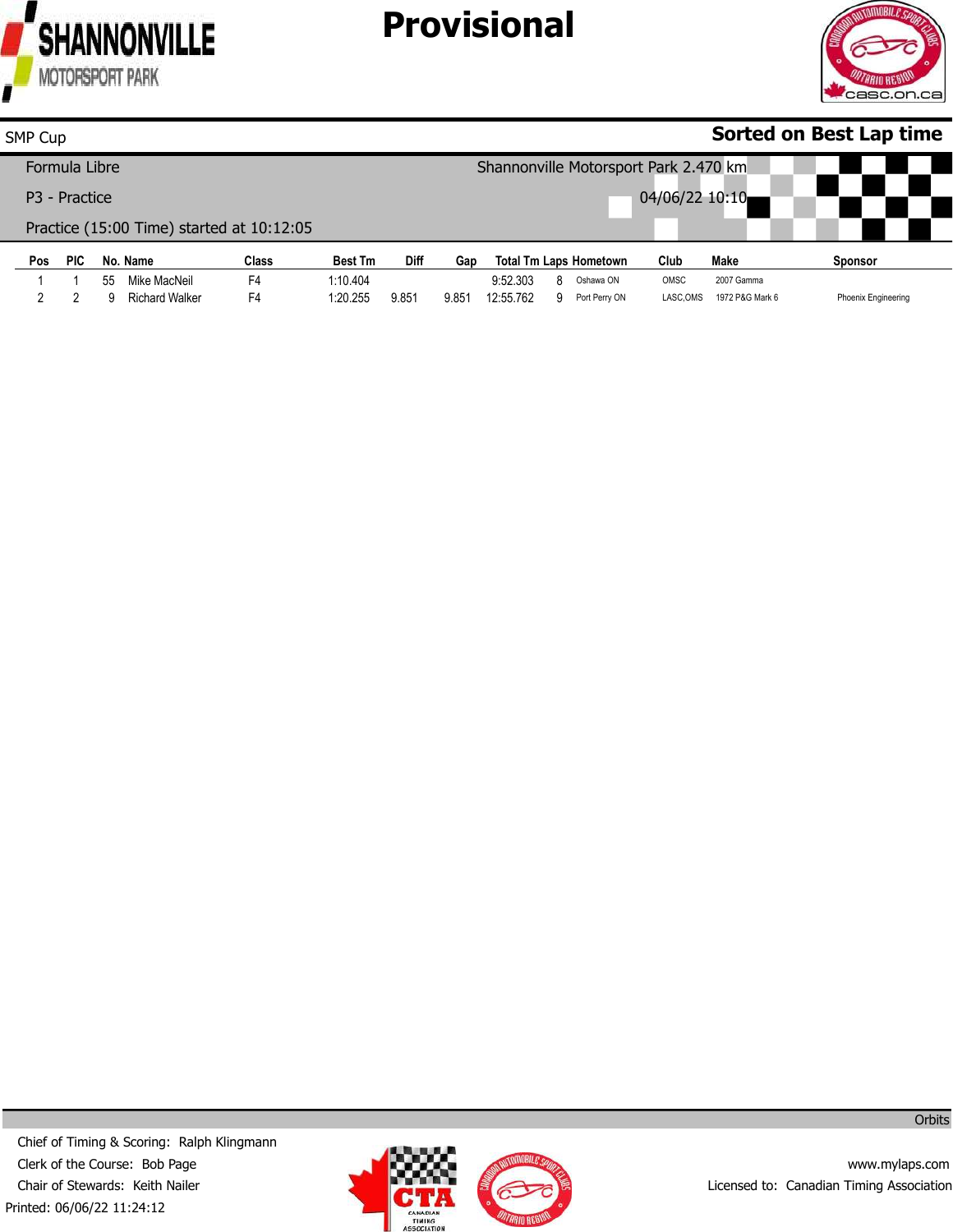

SMP Cup

183 277 63

57 Shawn Little

Jeff Daley Robert Turner Stephanie Curapov

Chantal Carter James Maclean Matt White Daniel Deokie

GT3 GT3 GT4 GT4 GT4 GT5 GT4 GT5

1:16.262 1:16.416 1:16.601 1:16.784 1:16.925 1:19.773 1:22.650 1:30.195

2.902 3.056 3.241 3.424 3.565 6.413 9.290 16.835

# **Provisional**



### **Sorted on Best Lap time**

Ecotecmiata insuremyride.ca

R.Ferri Racing, JDM Addiction Velocity Motorsports Club Can Alignment

**Pos** 1 2 3 4 5 **PIC** 1 2 3 4 5 **No. Name** 67 88 54 27 87 Bruce Wylie Marc Lafleur Marek Petruczynik John Dipchand Jr Bryan Rashleigh **Class** GT3 GT3 GT3 GT3 GT3 **Best Tm** 1:13.360 1:14.664 1:14.827 1:14.979 1:15.204 **Diff** 1.304 1.467 1.619 1.844 **Gap** 1.304 0.163 0.152 0.225 **Total Tm Laps Hometown** 13:51.655 15:20.606 5:45.980 7:23.028 14:43.033 9 11 4 5 11 Toronto ON Cornwall ON Orleans ON Dundalk ON Caledon ON **Club** BMWCCT **BMWCCT** BARC BARC BARC **Make** 2005 BMW M3 2004 BMW M3 2001 BMW 325i 2006 BMW E90 2007 Subaru Legacy Spec B **Sponsor** RMP Competizione truLOCAL RMP Competizione RMP Competizione Ken Shaw Collision Center/Motol GT Sprints P4 - Practice B Practice (15:00 Time) started at 10:30:08 Shannonville Motorsport Park 2.470 km 04/06/22 10:30

> 1.058 0.154 0.185 0.183 0.141 2.848 2.877 7.545

17:33.196 15:09.636 14:49.924 15:03.997 15:12.285 16:29.430 14:44.840 14:33.934

Richmond Hill ON Barrie ON Toronto ON Brampton ON Alliston ON Erin ON Sunderland ON North York ON

BEMC BARC, BMV BARC TAC TLMC MSOC OMSC BEMC

1990 Mazda Miata 2006 Ford F150 1988 Porsche 944 1999 Honda Civic 2006 Honda Civic Si 1992 Nissan NX2000 2008 Mazda Miata 2004 Honda Civic

Announcements Cars #80 and #277: No Transponder Hits - Manually Timed Car #67: Breakout - Information Only



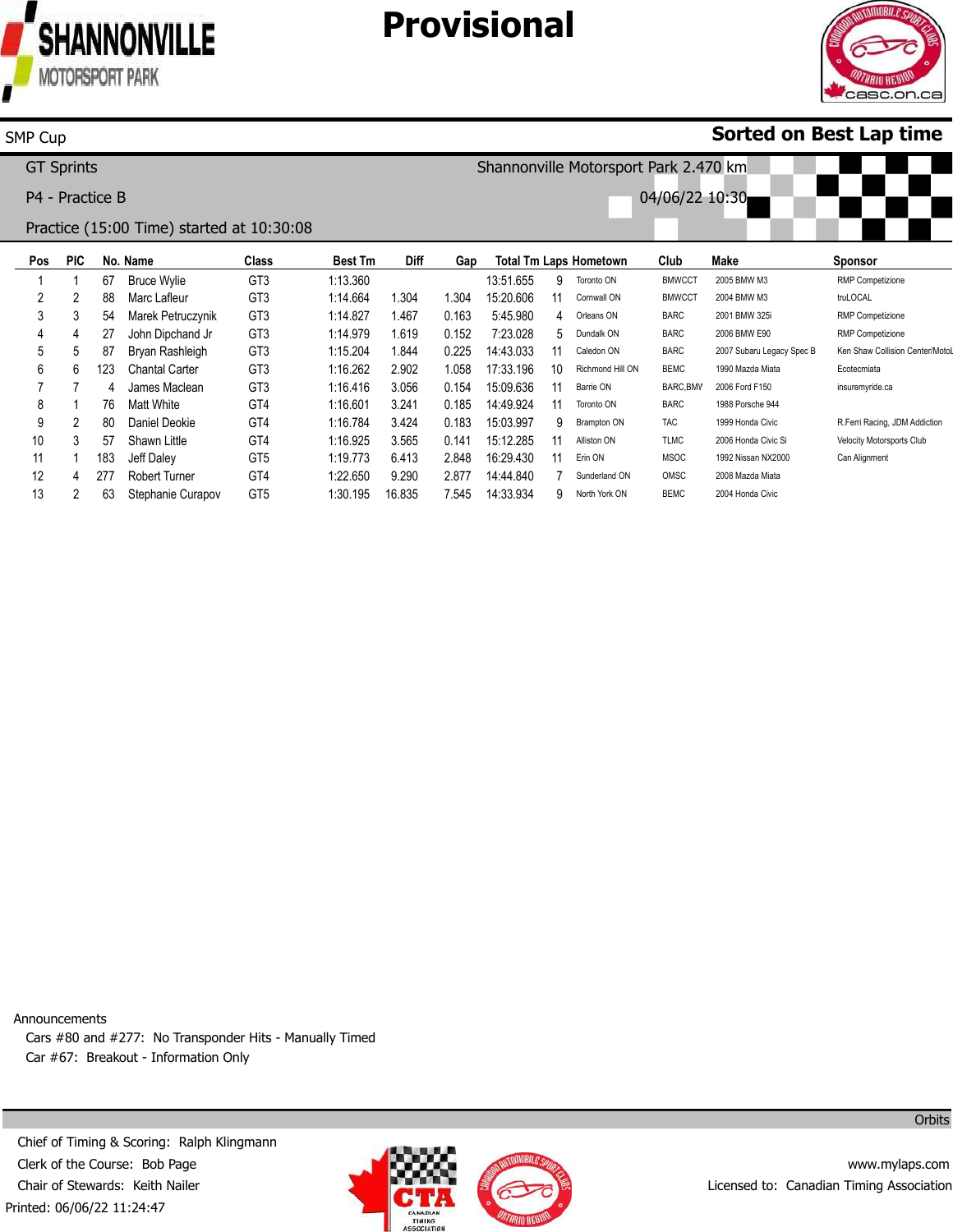

SMP Cup

Gerry Kavanaugh Graham Lobban Conner Janeteas Keith Lobban Dylan McPherson Jason Sharpe Mike Lee Kari Salo Cole Janeteas Chris Evans

F1600A F1600A F1600A F1600A F1600B F1600B F1600B F1600B F1600A F1600B 1:11.079 1:11.530 1:12.083 1:12.660 1:13.391 1:13.486 1:14.186 1:16.807 1:17.083 1:21.620

1.840 2.291 2.844 3.421 4.152 4.247 4.947 7.568 7.844 12.381

# **Provisional**



Brian Graham Racing Jaftrman's Garage CC Motorsports/Kerr Industries/E

McPherson Racing Britain West Motorsport Blue Gates Productions KTS Racing

CC Motorsports/Kerr Industries/E MacKinnon Brothers Brewing Co.

### **Sorted on Best Lap time**

**Pos** 1 2 3 4 5 6 7 **PIC** 1 2 3 4 5 6 7 **No. Name** 66 6 2 65 23 35 51 Jake Cowden Connor Clubine William Ferguson Callum Baxter Connor Wagland James Lindsay Sam Baker **Class** F1600A F1600A F1600A F1600A F1600A F1600A F1600A **Best Tm** 1:09.239 1:09.489 1:09.674 1:09.890 1:10.282 1:10.328 1:10.821 **Diff** 0.250 0.435 0.651 1.043 1.089 1.582 **Gap** 0.250 0.185 0.216 0.392 0.046 0.493 **Total Tm Laps Hometown** 19:58.580 20:31.570 19:40.819 18:54.587 8:38.738 16:39.406 11:27.570 7 6 14 14 7 7 9 Aurora ON Brantford ON Pacifica CA Hammonds Plains NS Paris ON Waterford ON Bowmanville ON **Club** BARC BARC BARC BARC BARC TLMC BARC **Make** 2013 Mygale SJ13\Honda 2015 Mygale SJ15\Honda 2014 Piper DL7\Honda 2014 Mygale SJ14\Honda 2015 Piper DL7\Honda 2001 Van Diemen RF01\Honda 2011 Spectrum 012b\Honda **Sponsor** Britain West Motorsport Britain West Motorsport BGR / Piper RaceCars Britain West Motorsport Burloak Cycle/Jones Tool and Ma Britain West Motorsport Kerr Industries / Baker Racing F1600 Q1 - Qualifying Qualifying (18:00 Time) started at 10:55:12 Shannonville Motorsport Park 2.470 km 04/06/22 10:55

> 0.258 0.451 0.553 0.577 0.731 0.095 0.700 2.621 0.276 4.537

9:58.996 16:55.719 13:06.140 20:05.294 17:33.823 18:42.393 10:45.518 12:09.679 6:05.504 13:09.627

Burlington ON Cambridge ON Toronto ON Caledon ON Quinte West ON Bolton ON East York ON Gormley ON Toronto ON Kingston ON

BEMC BARC BARC BARC VARAC VARAC BARC DAC BARC St.LAC

2021 Piper DL7\Honda 1998 Van Diemen RF98\Honda 2021 Spectrum 015\Honda 1994 Van Diemen RF94\Honda 1993 Van Diemen RF93\Ford 1990 Van Diemen RF90\Ford 1992 Van Diemen RF92\Ford 1990 Van Diemen RF90\Ford 2021 Spectrum 015\Honda 1992 Van Diemen RF92\Ford

Printed: 06/06/22 11:25:48 Chief of Timing & Scoring: Ralph Klingmann Clerk of the Course: Bob Page Chair of Stewards: Keith Nailer



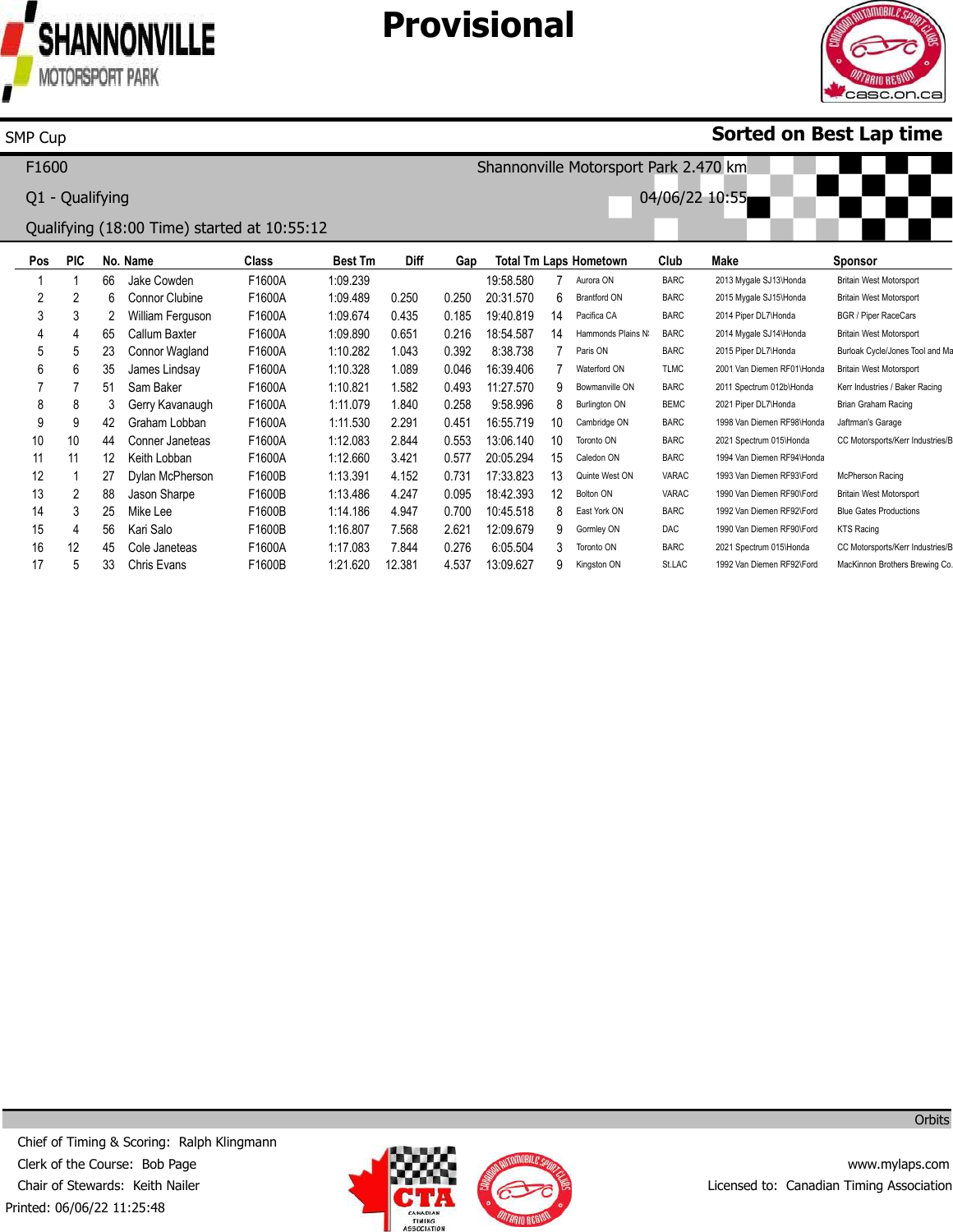

# **Provisional**



### **Sorted on Best Lap time**

|     | <b>GT Sprints</b> |     |                                             |                 |                | Shannonville Motorsport Park 2.470 km |       |           |    |                               |                |                               |                                  |  |
|-----|-------------------|-----|---------------------------------------------|-----------------|----------------|---------------------------------------|-------|-----------|----|-------------------------------|----------------|-------------------------------|----------------------------------|--|
|     | Q2 - Qualifying A |     |                                             |                 |                |                                       |       |           |    |                               | 04/06/22 11:20 |                               |                                  |  |
|     |                   |     | Qualifying (20:00 Time) started at 11:20:10 |                 |                |                                       |       |           |    |                               |                |                               |                                  |  |
| Pos | <b>PIC</b>        |     | No. Name                                    | Class           | <b>Best Tm</b> | <b>Diff</b>                           | Gap   |           |    | <b>Total Tm Laps Hometown</b> | Club           | Make                          | Sponsor                          |  |
|     |                   | 161 | <b>Blaise Csida</b>                         | GT <sub>1</sub> | 1:06.621       |                                       |       | 9:04.916  | 6. | Cavan ON                      | <b>BEMC</b>    | 1998 Chevrolet Trans Am Cam   | <b>BC Race Cars</b>              |  |
| 2   |                   | 53  | Rocco Marciello                             | GT <sub>1</sub> | 1:07.894       | 1.273                                 | 1.273 | 6:24.835  | 5  | Brampton ON                   | <b>BARC</b>    | 2016 BMW M235iR               | RMP Competizione / Moly Slip / F |  |
| 3   |                   | 84  | Mark Busscher                               | GT <sub>1</sub> | 1:08.861       | 2.240                                 | 0.967 | 10:15.914 | 8  | Hillier ON                    | St.LAC         | 2013 Chevrolet Camaro         | Picton Home Hardware             |  |
| 4   | 4                 | 125 | Dan Corcoran                                | GT <sub>1</sub> | 1:09.103       | 2.482                                 | 0.242 | 7:39.152  | 6. | Elginburg ON                  | St.LAC         | 2008 Chevrolet Impala         | Len Corcoran Excavating          |  |
| 5   |                   | 23  | Patrick Cyr                                 | GT <sub>2</sub> | 1:12.567       | 5.946                                 | 3.464 | 12:07.646 | 9  | Enterprise ON                 | St.LAC         | 2004 BMW M3                   | PCR, RMP Competizione, Wise      |  |
| 6   |                   | 24  | Edward A Caranci                            | GT <sub>1</sub> | 1:12.633       | 6.012                                 | 0.066 | 5:26.661  | 4  | King City ON                  | <b>TAC</b>     | 2002 Chevrolet Townsend / Prc | Caranci Bros. Inc, Bagnara Mana  |  |
|     |                   | 29  | <b>Todd Chiappino</b>                       | GT <sub>2</sub> | 1:12.796       | 6.175                                 | 0.163 | 18:03.327 | 12 | Everett ON                    | <b>TLMC</b>    | 2017 Honda Civic Si           | Velocity motorsports club        |  |



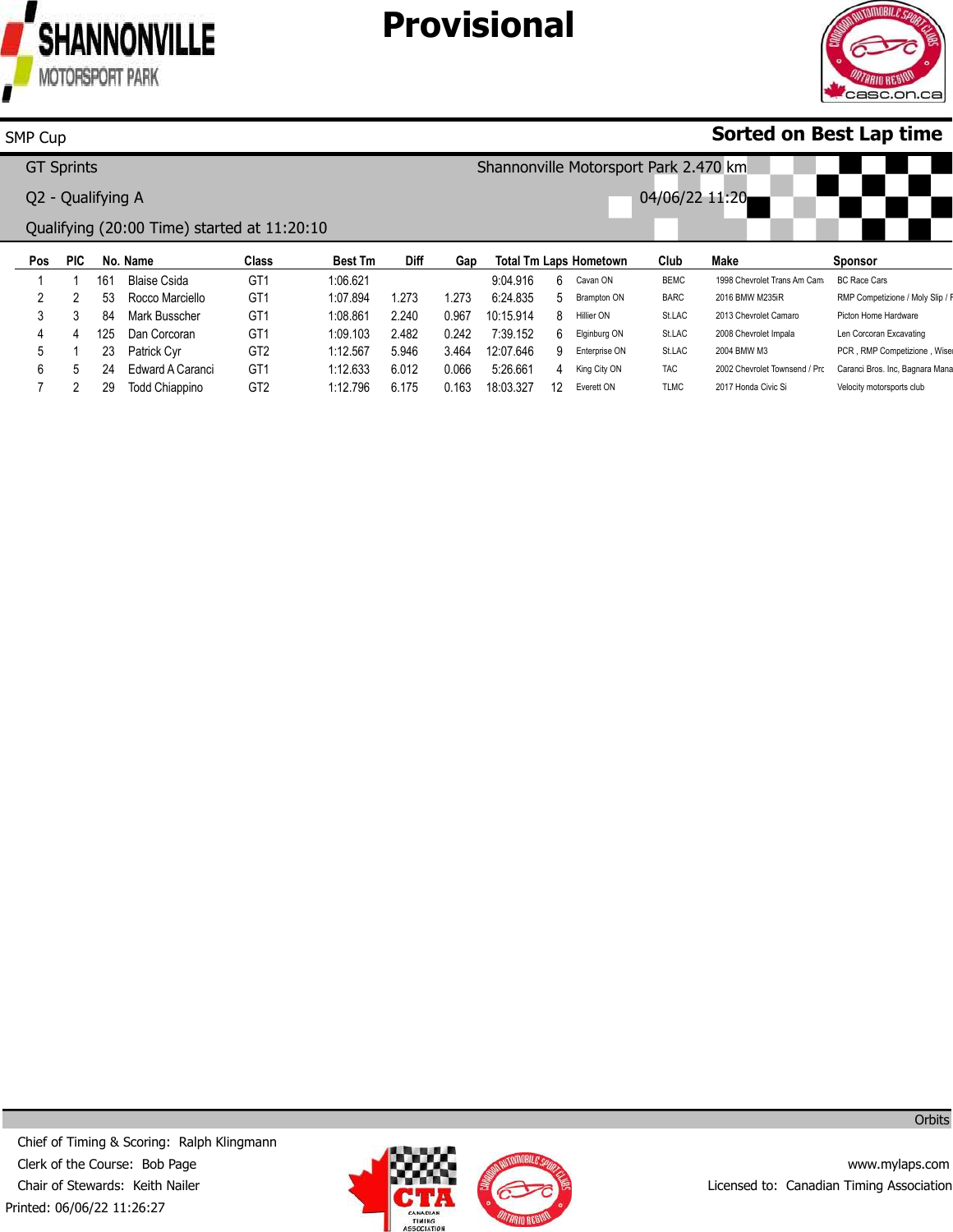

# **Provisional**



### **Sorted on Best Lap time**

|     | Formula Libre   |    |                                             |       |                |             |       |          |    | Shannonville Motorsport Park 2.470 km |                |                       |                 |
|-----|-----------------|----|---------------------------------------------|-------|----------------|-------------|-------|----------|----|---------------------------------------|----------------|-----------------------|-----------------|
|     | Q3 - Qualifying |    |                                             |       |                |             |       |          |    |                                       | 04/06/22 11:45 |                       |                 |
|     |                 |    | Qualifying (20:00 Time) started at 11:45:03 |       |                |             |       |          |    |                                       |                |                       |                 |
|     |                 |    |                                             |       |                |             |       |          |    |                                       |                |                       |                 |
| Pos | PIC             |    | No. Name                                    | Class | <b>Best Tm</b> | <b>Diff</b> | Gap   |          |    | <b>Total Tm Laps Hometown</b>         | Club           | Make                  | <b>Sponsor</b>  |
|     |                 | 55 | Mike MacNeil                                | F4    | 1:09.094       |             |       | 9:42.737 | 8. | Oshawa ON                             | OMSC           | 2007 Gamma            |                 |
|     |                 | 29 | Michael Cross                               | FL    | 1:12.192       | 3.098       | 3.098 | 9:02.648 |    | Carlisle ON                           | BEMC.VAR       | 1999 Van Diemen RF99Z | CY Kim Medicine |



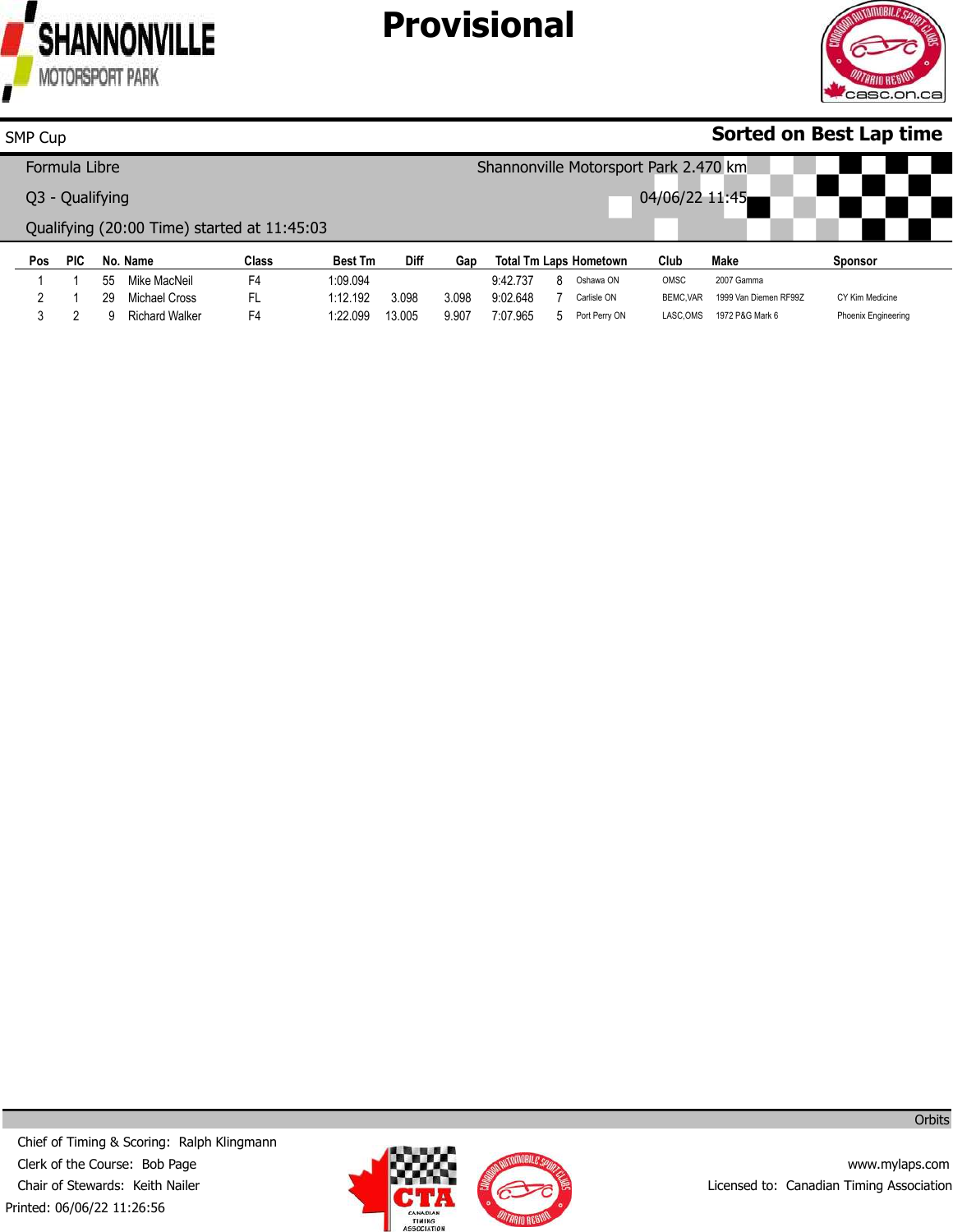

# **Provisional**



### **Sorted on Best Lap time**

| <b>GT Sprints</b> |            |     |                                             |                 |                |             |       | Shannonville Motorsport Park 2.470 km |    |                               |                |                           |                                 |  |  |
|-------------------|------------|-----|---------------------------------------------|-----------------|----------------|-------------|-------|---------------------------------------|----|-------------------------------|----------------|---------------------------|---------------------------------|--|--|
| Q4 - Qualifying B |            |     |                                             |                 |                |             |       |                                       |    |                               | 04/06/22 12:10 |                           |                                 |  |  |
|                   |            |     | Qualifying (20:00 Time) started at 12:10:17 |                 |                |             |       |                                       |    |                               |                |                           |                                 |  |  |
| Pos               | <b>PIC</b> |     | No. Name                                    | Class           | <b>Best Tm</b> | <b>Diff</b> | Gap   |                                       |    | <b>Total Tm Laps Hometown</b> | Club           | Make                      | <b>Sponsor</b>                  |  |  |
|                   |            | 88  | Marc Lafleur                                | GT <sub>3</sub> | 1:14.087       | 0.151       | 0.151 | 24:59.065                             | 9  | Cornwall ON                   | <b>BMWCCT</b>  | 2004 BMW M3               | truLOCAL                        |  |  |
|                   | 2          | 67  | <b>Bruce Wylie</b>                          | GT <sub>3</sub> | 1:14.262       | 0.326       | 0.175 | 4:05.599                              | 3  | Toronto ON                    | <b>BMWCCT</b>  | 2005 BMW M3               | <b>RMP Competizione</b>         |  |  |
| 3                 | 3          |     | James Maclean                               | GT <sub>3</sub> | 1:14.508       | 0.572       | 0.246 | 24:31.808                             | 9  | Barrie ON                     | BARC, BMV      | 2006 Ford F150            | insuremyride.ca                 |  |  |
| 4                 | 4          | 87  | Bryan Rashleigh                             | GT <sub>3</sub> | 1:14.920       | 0.984       | 0.412 | 24:06.484                             | 8. | Caledon ON                    | <b>BARC</b>    | 2007 Subaru Legacy Spec B | Ken Shaw Collision Center/Motol |  |  |
| 5                 | 5          | 54  | Marek Petruczynik                           | GT <sub>3</sub> | 1:16.415       | 2.479       | .495  | 24:00.941                             |    | Orleans ON                    | <b>BARC</b>    | 2001 BMW 325i             | <b>RMP Competizione</b>         |  |  |
| 6                 |            | 76  | Matt White                                  | GT4             | 1:16.538       | 2.602       | 0.123 | 24:19.091                             | 8. | Toronto ON                    | <b>BARC</b>    | 1988 Porsche 944          |                                 |  |  |
|                   |            | 57  | Shawn Little                                | GT4             | 1:16.792       | 2.856       | 0.254 | 23:33.530                             |    | Alliston ON                   | <b>TLMC</b>    | 2006 Honda Civic Si       | Velocity Motorsports Club       |  |  |
| 8                 |            | 183 | Jeff Daley                                  | GT <sub>5</sub> | 1:19.258       | 5.322       | 2.466 | 24:29.405                             | 8  | Erin ON                       | <b>MSOC</b>    | 1992 Nissan NX2000        | Can Alignment                   |  |  |
| 9                 |            | 80  | Daniel Deokie                               | GT4             | 1:20.199       | 6.263       | 0.941 | 3:16.709                              |    | Brampton ON                   | <b>TAC</b>     | 1999 Honda Civic          | R.Ferri Racing, JDM Addiction   |  |  |

9 10 11 12 13 3 4 277 Robert Turner 2 6 7 80 63 Stephanie Curapov 27 123 Chantal Carter Daniel Deokie John Dipchand Jr GT4 GT4 GT5 GT3 GT3 1:20.199 1:23.748 1:32.332 1:13.936 6.263 9.812 18.396 0.941 3.549 24:13.569 8.584 24:31.186 3:16.709 1:28.098 24:35.315 2 7 Sunderland ON 7 North York ON 1 8 Richmond Hill ON Brampton ON Dundalk ON TAC OMSC BEMC BARC BEMC 1999 Honda Civic 2008 Mazda Miata 2004 Honda Civic 2006 BMW E90 1990 Mazda Miata RMP Competizione Ecotecmiata

Announcements

Session Lengthened due to Red Flag Car #123: Breakout - Moved to back of Class

Printed: 06/06/22 11:28:29 Chief of Timing & Scoring: Ralph Klingmann Clerk of the Course: Bob Page Chair of Stewards: Keith Nailer



www.mylaps.com Licensed to: Canadian Timing Association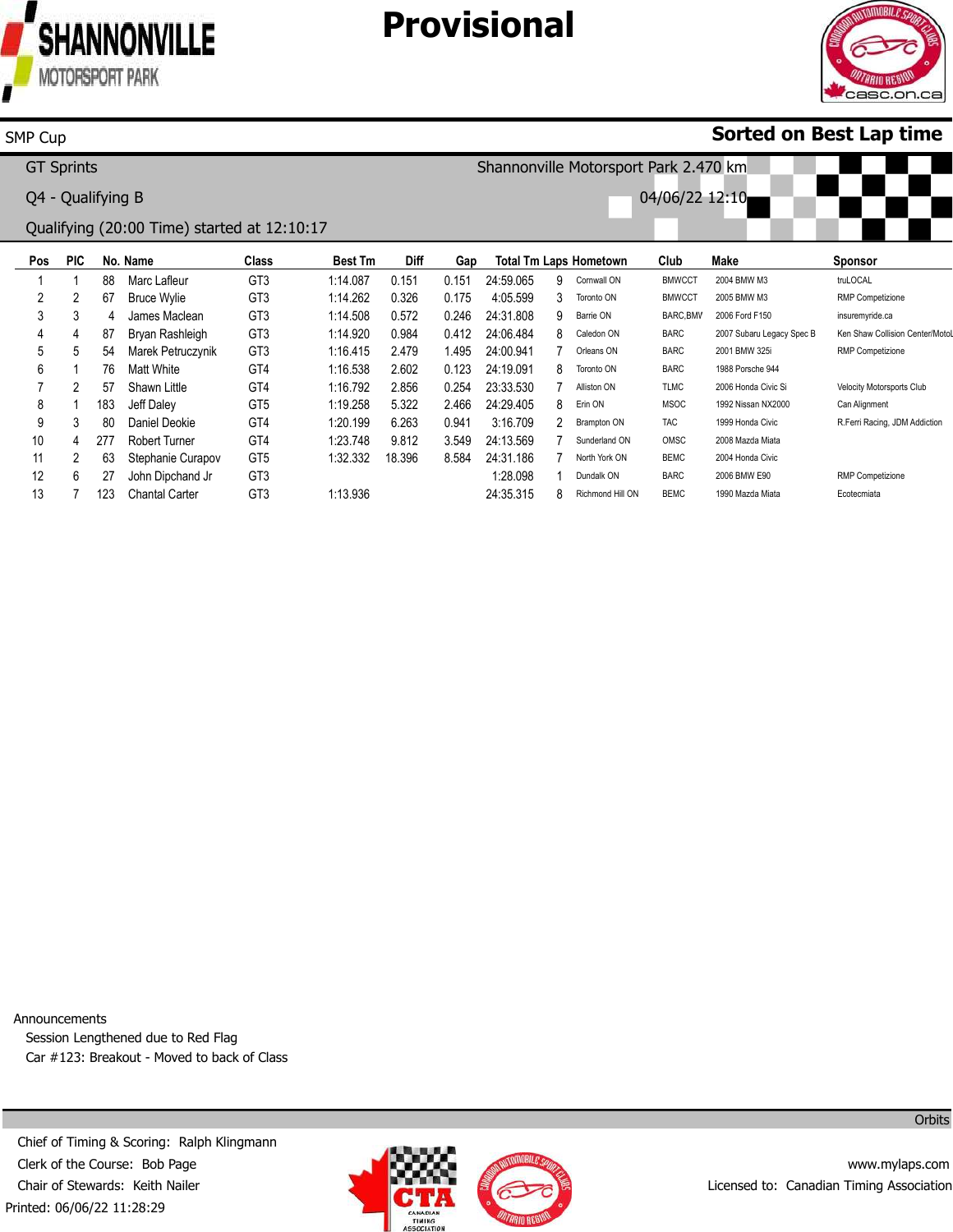

### **Provisional**



#### **Sorted on Laps**

**Pos** 1 2 3 4 5 6 7 8 9 10 11 12 13 14 15 16 Not classified (50% = 8 Laps) DNF **PIC** 1 2 3 4 5 6 7 8 9 10 11 12 1 2 3 4 DNF **No. Name** 66 6  $\mathcal{P}$ 65 23 35 51 3 45 42 12 44 88 27 25 56 33 Chris Evans Jake Cowden Connor Clubine William Ferguson Callum Baxter Connor Wagland James Lindsay Sam Baker Gerry Kavanaugh Cole Janeteas Graham Lobban Keith Lobban Conner Janeteas Jason Sharpe Dylan McPherson Mike Lee Kari Salo **Class** F1600A F1600A F1600A F1600A F1600A F1600A F1600A F1600A F1600A F1600A F1600A F1600A F1600B F1600B F1600B F1600B F1600B **Laps** 14 14 14 14 14 14 14 14 14 14 14 14 14 14 14 14 5 **Total Tm** 20:05.530 20:06.500 20:07.535 20:10.634 20:11.232 20:12.883 20:16.685 20:17.454 20:24.675 20:25.961 20:29.610 20:31.497 20:35.766 20:36.197 20:40.555 22:27.569 7:43.995 **Diff** 0.970 2.005 5.104 5.702 7.353 11.155 11.924 19.145 20.431 24.080 25.967 30.236 30.667 35.025 2:22.039 DNF **Gap** 0.970 1.035 3.099 0.598 1.651 1:10.744 3.802 0.769 7.221 1.286 1:12.331 3.649 1.887 4.269 0.431 4.358 1:47.014 9 Laps 1:24.322 Kingston ON **Best Tm Hometown** 1:09.723 1:09.862 1:09.914 1:10.301 1:10.617 1:11.142 1:11.045 1:12.470 1:13.007 1:12.384 1:14.103 1:14.174 1:14.380 1:17.393 Aurora ON Brantford ON Pacifica CA Hammonds Plains NS Paris ON Waterford ON Bowmanville ON Burlington ON Toronto ON Cambridge ON Caledon ON Toronto ON Bolton ON Quinte West ON East York ON Gormley ON **Club** BARC BARC BARC BARC BARC TLMC BARC BEMC BARC BARC BARC BARC VARAC VARAC BARC DAC St.LAC **Make** 2013 Mygale SJ13\Honda 2015 Mygale SJ15\Honda 2014 Piper DL7\Honda 2014 Mygale SJ14\Honda 2015 Piper DL7\Honda 2001 Van Diemen RF01\Honda 2011 Spectrum 012b\Honda 2021 Piper DL7\Honda 2021 Spectrum 015\Honda 1998 Van Diemen RF98\Honda 1994 Van Diemen RF94\Honda 2021 Spectrum 015\Honda 1990 Van Diemen RF90\Ford 1993 Van Diemen RF93\Ford 1992 Van Diemen RF92\Ford 1990 Van Diemen RF90\Ford 1992 Van Diemen RF92\Ford **Sponsor** Britain West Motorsport Britain West Motorsport BGR / Piper RaceCars Britain West Motorsport Burloak Cycle/Jones Tool and I Britain West Motorsport Kerr Industries / Baker Racing Brian Graham Racing CC Motorsports/Kerr Industries Jaftrman's Garage CC Motorsports/Kerr Industries Britain West Motorsport McPherson Racing Blue Gates Productions KTS Racing MacKinnon Brothers Brewing C F1600 R1 - Race 1 Race (19:12 Time) started at 13:32:23 Shannonville Motorsport Park 2.470 km 04/06/22 13:30

Announcements

Cars #88 and #56 Started Race from Pits Session Shortened due to Red Flaf Restart

| <b>Margin of Victory</b>        | Avg. Speed                                 |                                          | <b>Best Lap Tm</b> | <b>Best Speed</b> | Best Lap by                              |  |
|---------------------------------|--------------------------------------------|------------------------------------------|--------------------|-------------------|------------------------------------------|--|
| 0.970                           | 103.264                                    |                                          | 1:09.723           | 127.533           | 66 - Jake Cowden                         |  |
|                                 |                                            |                                          |                    |                   | Orbits                                   |  |
|                                 | Chief of Timing & Scoring: Ralph Klingmann | a a se                                   |                    |                   |                                          |  |
| Clerk of the Course: Bob Page   |                                            |                                          |                    |                   | www.mylaps.com                           |  |
| Chair of Stewards: Keith Nailer |                                            |                                          |                    |                   | Licensed to: Canadian Timing Association |  |
| Printed: 06/06/22 11:29:40      |                                            | CANADIAN<br>TIMING<br><b>ASSOCIATION</b> |                    |                   |                                          |  |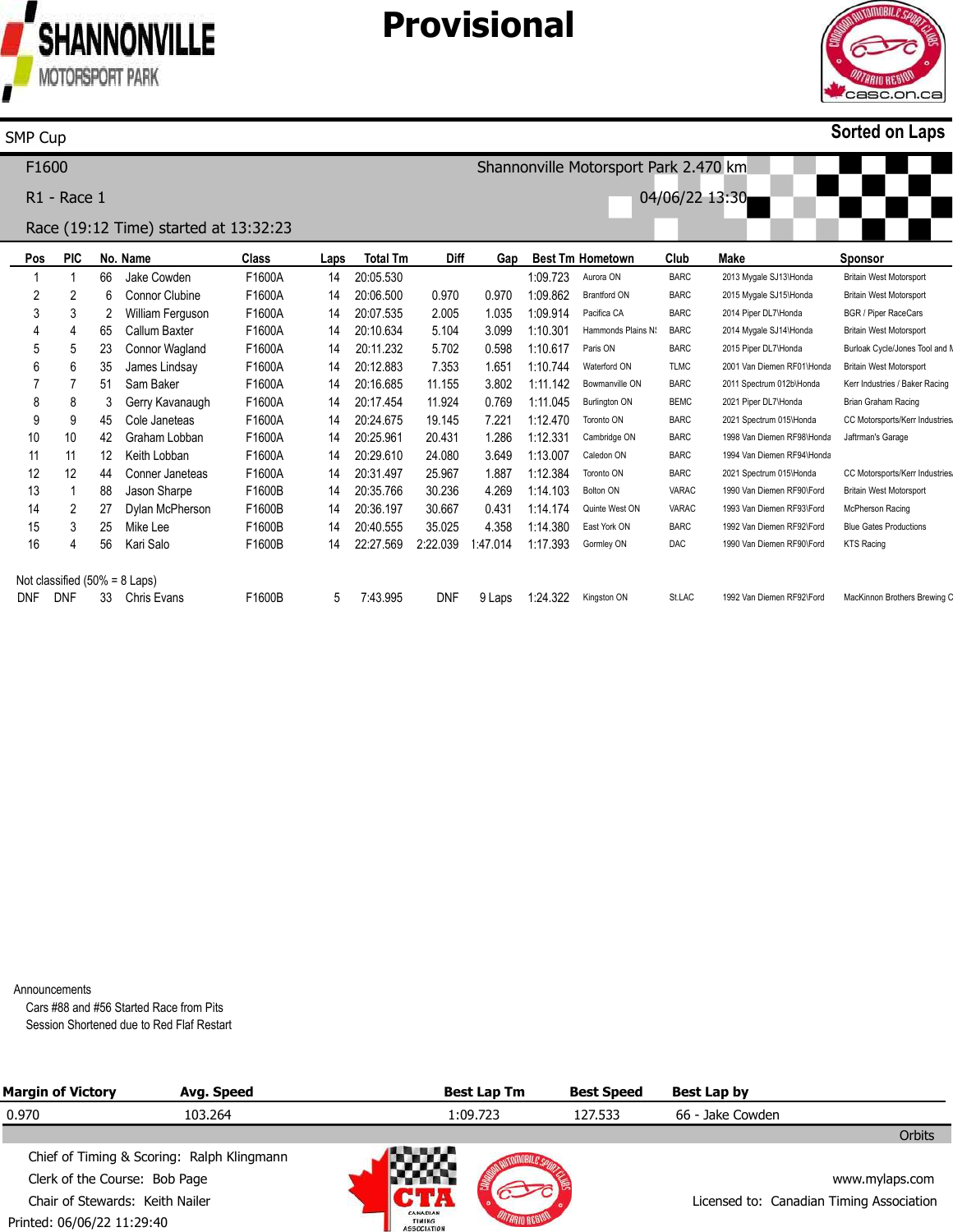



#### **Sorted on Laps**

#### **Pos** 1 2 3 4 5 6 7 **PIC** 1 2 3 4 5 1 2 **No. Name** 161 53 125 Dan Corcoran 84 Mark Busscher 24 Edward A Caranci 23 Patrick Cyr 29 Todd Chiappino Blaise Csida Rocco Marciello **Class** GT1 GT1 GT1 GT1 GT1 GT2 GT2 **Laps** 18 18 18 20:53.331 18 21:15.193 18 21:43.872 1:06.671 17 16 20:45.789 **Total Tm** 20:37.201 20:53.036 20:43.853 **Diff** 15.835 16.130 37.992 1 Lap 2 Laps **Gap Best Tm Hometown** 15.835 0.295 1:08.738 Elginburg ON 21.862 1:08.591 Hillier ON 28.679 1:10.793 1 Lap 1:12.045 Enterprise ON 1 Lap 1:11.853 Everett ON 1:07.577 1:08.660 Brampton ON Cavan ON King City ON **Club** BEMC BARC St.LAC St.LAC TAC St.LAC TLMC **Make** 1998 Chevrolet Trans Am Cama 2016 BMW M235iR 2008 Chevrolet Impala 2013 Chevrolet Camaro 2002 Chevrolet Townsend / Prc Caranci Bros. Inc, Bagnara Mar 2004 BMW M3 2017 Honda Civic Si **Sponsor** BC Race Cars RMP Competizione / Moly Slip Len Corcoran Excavating Picton Home Hardware PCR, RMP Competizione, Wis Velocity motorsports club SMP Cup GT Sprints R2 - Race 1A Race (20:00 Time) started at 14:17:32 Shannonville Motorsport Park 2.470 km 04/06/22 14:05

Announcements

Car #29: Breakout 1 Time - Loss of 1 Lap

| <b>Margin of Victory</b>        | Avg. Speed                                 |                                                 | <b>Best Lap Tm</b> | <b>Best Speed</b> | Best Lap by                              |        |
|---------------------------------|--------------------------------------------|-------------------------------------------------|--------------------|-------------------|------------------------------------------|--------|
| 15.835                          | 129.369                                    |                                                 | 1:07.577           | 131.583           | 161 - Blaise Csida                       |        |
|                                 |                                            |                                                 |                    |                   |                                          | Orbits |
|                                 | Chief of Timing & Scoring: Ralph Klingmann |                                                 | an an an A         |                   |                                          |        |
| Clerk of the Course: Bob Page   |                                            |                                                 |                    |                   | www.mylaps.com                           |        |
| Chair of Stewards: Keith Nailer |                                            |                                                 |                    |                   | Licensed to: Canadian Timing Association |        |
| Printed: 06/06/22 11:30:50      |                                            | CANADIAN<br><b>TIMING</b><br><b>ASSOCIATION</b> |                    |                   |                                          |        |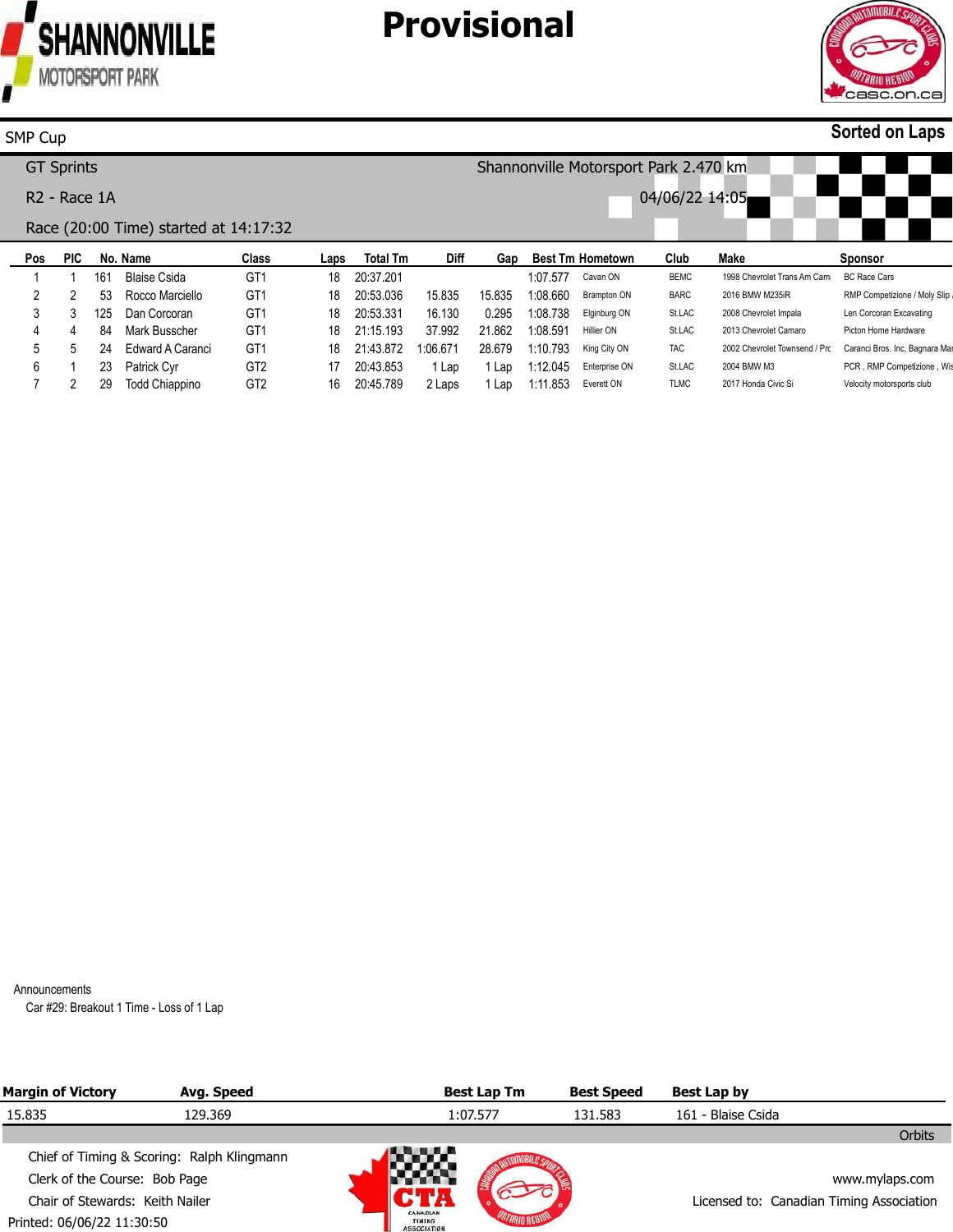

DNS DNS 29 Michael Cross

FL

# **Provisional**



CY Kim Medicine

| SMP Cup        |                                  |    |                                       |                |      |                 |        |        |          |                                       |                |                 | <b>Sorted on Laps</b> |
|----------------|----------------------------------|----|---------------------------------------|----------------|------|-----------------|--------|--------|----------|---------------------------------------|----------------|-----------------|-----------------------|
|                | Formula Libre                    |    |                                       |                |      |                 |        |        |          | Shannonville Motorsport Park 2.470 km |                |                 |                       |
|                | $R3$ - Race 1                    |    |                                       |                |      |                 |        |        |          |                                       | 04/06/22 14:45 |                 |                       |
|                |                                  |    | Race (20:00 Time) started at 14:47:25 |                |      |                 |        |        |          |                                       |                |                 |                       |
| Pos            | <b>PIC</b>                       |    | No. Name                              | <b>Class</b>   | Laps | <b>Total Tm</b> | Diff   | Gap    |          | <b>Best Tm Hometown</b>               | Club           | Make            | <b>Sponsor</b>        |
|                |                                  | 55 | Mike MacNeil                          | F4             | 17   | 20:31.437       |        |        | 1:08.924 | Oshawa ON                             | OMSC           | 2007 Gamma      |                       |
| $\overline{2}$ | 2                                | 9  | <b>Richard Walker</b>                 | F <sub>4</sub> | 14   | 20:36.175       | 3 Laps | 3 Laps | 1:23.856 | Port Perry ON                         | LASC, OMS      | 1972 P&G Mark 6 | Phoenix Engineering   |
|                | Not classified $(50\% = 9$ Laps) |    |                                       |                |      |                 |        |        |          |                                       |                |                 |                       |

Carlisle ON

BEMC, VAR 1999 Van Diemen RF99Z

DNS

| <b>Margin of Victory</b>        | Avg. Speed                                 |                                          | <b>Best Lap Tm</b> | <b>Best Speed</b> | Best Lap by                              |
|---------------------------------|--------------------------------------------|------------------------------------------|--------------------|-------------------|------------------------------------------|
| 3 Laps                          | 122.754                                    |                                          | 1:08.924           | 129.012           | 55 - Mike MacNeil                        |
|                                 |                                            |                                          |                    |                   | Orbits                                   |
|                                 | Chief of Timing & Scoring: Ralph Klingmann | <b>NWA</b>                               |                    |                   |                                          |
| Clerk of the Course: Bob Page   |                                            |                                          |                    |                   | www.mylaps.com                           |
| Chair of Stewards: Keith Nailer |                                            |                                          |                    |                   | Licensed to: Canadian Timing Association |
| Printed: 06/06/22 11:31:33      |                                            | CANADIAN<br>TIMING<br><b>ASSOCIATION</b> |                    |                   |                                          |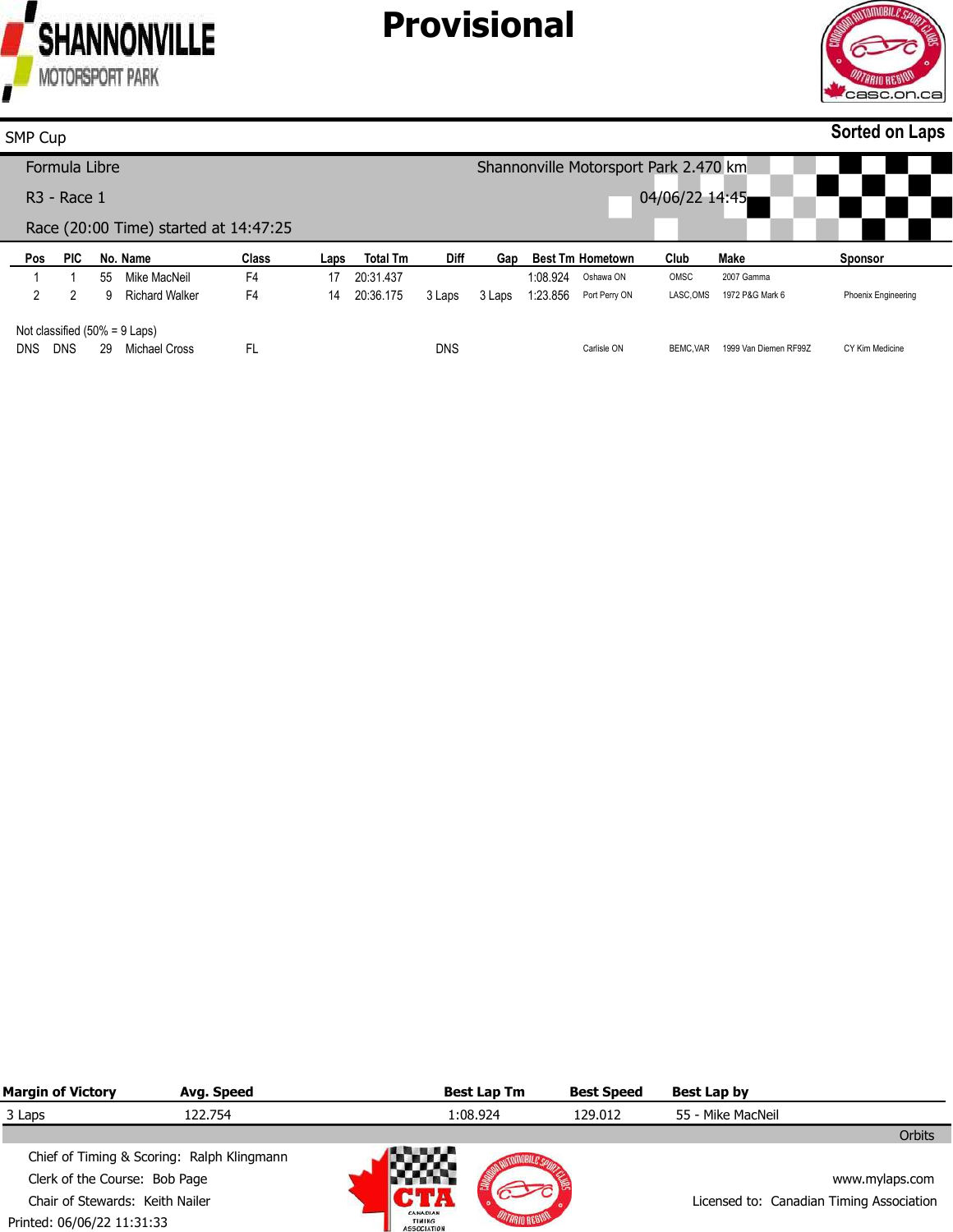



### **Sorted on Laps**

### SMP Cup

GT Sprints

R4 - Race 1B

Shannonville Motorsport Park 2.470 km 04/06/22 15:15



#### Race (20:00 Time) started at 15:17:21

| Pos               | <b>PIC</b> |     | No. Name             | Class           | Laps | <b>Total Tm</b> | Diff   | Gap    | <b>Best Tm Hometown</b> |                  | Club          | Make                      | Sponsor                       |
|-------------------|------------|-----|----------------------|-----------------|------|-----------------|--------|--------|-------------------------|------------------|---------------|---------------------------|-------------------------------|
|                   |            | 123 | Chantal Carter       | GT <sub>3</sub> | 16   | 20:49.586       |        |        | 1:14.187                | Richmond Hill ON | <b>BEMC</b>   | 1990 Mazda Miata          | Ecotecmiata                   |
|                   | 2          | 67  | <b>Bruce Wylie</b>   | GT <sub>3</sub> | 16   | 20:53.034       | 3.448  | 3.448  | 1:14.888                | Toronto ON       | <b>BMWCCT</b> | 2005 BMW M3               | <b>RMP Competizione</b>       |
|                   | 3          | 87  | Bryan Rashleigh      | GT <sub>3</sub> | 16   | 20:54.822       | 5.236  | 1.788  | 1:14.680                | Caledon ON       | <b>BARC</b>   | 2007 Subaru Legacy Spec B | Ken Shaw Collision Center/Mot |
| 4                 |            | 76. | Matt White           | GT4             | 16   | 21:23.444       | 33.858 | 28.622 | 1:16.631                | Toronto ON       | <b>BARC</b>   | 1988 Porsche 944          |                               |
| 5                 | 4          | 54  | Marek Petruczynik    | GT <sub>3</sub> | 16   | 21:32.617       | 43.031 | 9.173  | 1:16.145                | Orleans ON       | <b>BARC</b>   | 2001 BMW 325i             | <b>RMP</b> Competizione       |
| 6                 | 2          | 57  | Shawn Little         | GT4             | 16   | 21:33.150       | 43.564 | 0.533  | :16.202                 | Alliston ON      | <b>TLMC</b>   | 2006 Honda Civic Si       | Velocity Motorsports Club     |
|                   | 5          |     | John Dipchand Jr     | GT <sub>3</sub> | 15   | 20:51.943       | 1 Lap  | 1 Lap  | 1:13.845                | Dundalk ON       | <b>BARC</b>   | 2006 BMW E90              | <b>RMP</b> Competizione       |
| 8                 |            | 183 | Jeff Dalev           | GT <sub>5</sub> | 15   | 21:04.972       | 1 Lap  | 13.029 | 1:20.331                | Erin ON          | <b>MSOC</b>   | 1992 Nissan NX2000        | Can Alignment                 |
| 9                 | 3          | 277 | <b>Robert Turner</b> | GT4             | 15   | 21:54.903       | 1 Lap  | 49.931 | :24.093                 | Sunderland ON    | OMSC          | 2008 Mazda Miata          |                               |
| 10                | 4          | 80  | Daniel Deokie        | GT4             | 14   | 19:58.015       | 2 Laps | 1 Lap  | 1:15.888                | Brampton ON      | <b>TAC</b>    | 1999 Honda Civic          | R.Ferri Racing, JDM Addiction |
| 11                | 6          | 4   | James Maclean        | GT <sub>3</sub> | 14   | 20:45.502       | 2 Laps | 47.487 | 1:13.585                | Barrie ON        | BARC, BMV     | 2006 Ford F150            | insuremyride.ca               |
| $12 \overline{ }$ |            | 88  | Marc Lafleur         | GT <sub>3</sub> | 14   | 21:26.037       | 2 Laps | 40.535 | 1:14.668                | Cornwall ON      | <b>BMWCCT</b> | 2004 BMW M3               | truLOCAL                      |
| 13                | 2          | 63  | Stephanie Curapov    | GT <sub>5</sub> | 14   | 22:12.560       | 2 Laps | 46.523 | 1:30.920                | North York ON    | <b>BEMC</b>   | 2004 Honda Civic          |                               |
|                   |            |     |                      |                 |      |                 |        |        |                         |                  |               |                           |                               |

Announcements

Car #4: Breakout 2 Times - Loss of 2 Laps Cars #27 and #80: Breakout 1 Time - Loss of 1 Lap

| <b>Margin of Victory</b>        | Avg. Speed                                 |                                                 | <b>Best Lap Tm</b> | <b>Best Speed</b> | Best Lap by                              |                |
|---------------------------------|--------------------------------------------|-------------------------------------------------|--------------------|-------------------|------------------------------------------|----------------|
| 3.448                           | 113.855                                    |                                                 | 1:13.585           | 120.840           | 4 - James Maclean                        |                |
|                                 |                                            |                                                 |                    |                   |                                          | <b>Orbits</b>  |
|                                 | Chief of Timing & Scoring: Ralph Klingmann |                                                 | ANG P              |                   |                                          |                |
| Clerk of the Course: Bob Page   |                                            |                                                 |                    |                   |                                          | www.mylaps.com |
| Chair of Stewards: Keith Nailer |                                            |                                                 |                    |                   | Licensed to: Canadian Timing Association |                |
| Printed: 06/06/22 11:32:24      |                                            | CANADIAN<br><b>TIMING</b><br><b>ASSOCIATION</b> |                    |                   |                                          |                |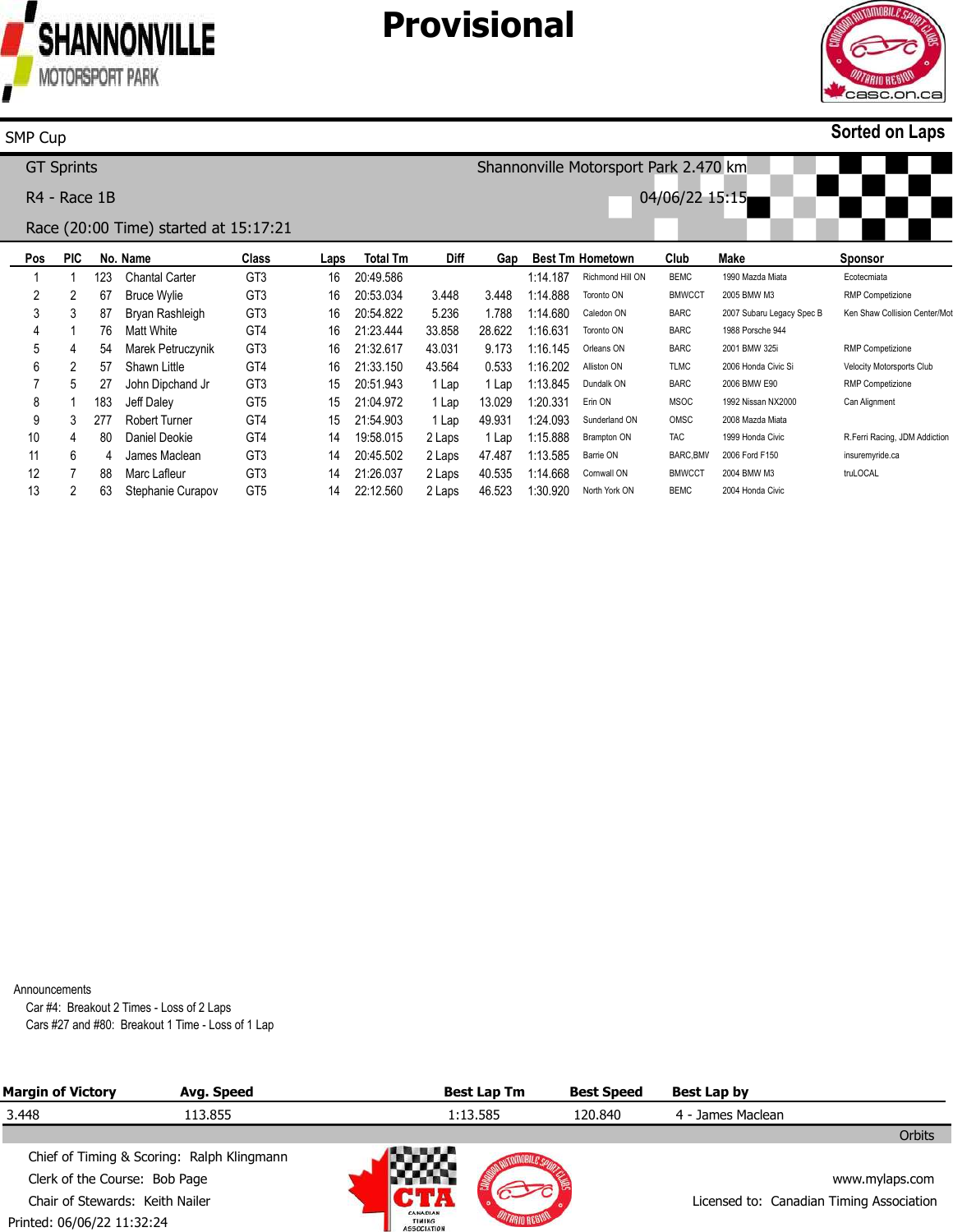

# **Provisional**



### **Sorted on Best Lap time**

| Warm-Up |            |     |                                          |                 |                |             |       |           |    | Shannonville Motorsport Park 4.030 km |                |                             |                                  |
|---------|------------|-----|------------------------------------------|-----------------|----------------|-------------|-------|-----------|----|---------------------------------------|----------------|-----------------------------|----------------------------------|
|         |            |     | W1 - Closed Wheel                        |                 |                |             |       |           |    |                                       | 05/06/22 09:30 |                             |                                  |
|         |            |     | Practice (15:00 Time) started at 9:30:41 |                 |                |             |       |           |    |                                       |                |                             |                                  |
| Pos     | <b>PIC</b> |     | No. Name                                 | Class           | <b>Best Tm</b> | <b>Diff</b> | Gap   |           |    | <b>Total Tm Laps Hometown</b>         | Club           | Make                        | Sponsor                          |
|         |            | 161 | <b>Blaise Csida</b>                      | GT <sub>1</sub> | 1:50.887       |             |       | 9:44.694  |    | 5 Cavan ON                            | <b>BEMC</b>    | 1998 Chevrolet Trans Am Cam | <b>BC Race Cars</b>              |
| 2       | 2          | 84  | Mark Busscher                            | GT1             | 1:51.326       | 0.439       | 0.439 | 10:11.680 |    | 5 Hillier ON                          | St.LAC         | 2013 Chevrolet Camaro       | Picton Home Hardware             |
| 3       | 3          | 53  | Rocco Marciello                          | GT <sub>1</sub> | 1:51.725       | 0.838       | 0.399 | 10:07.925 |    | 5 Brampton ON                         | <b>BARC</b>    | 2016 BMW M235iR             | RMP Competizione / Moly Slip / F |
| 4       |            | 29  | <b>Todd Chiappino</b>                    | GT <sub>2</sub> | 1:55.449       | 4.562       | 3.724 | 9:29.418  |    | 4 Everett ON                          | <b>TLMC</b>    | 2017 Honda Civic Si         | Velocity motorsports club        |
| 5       |            | 88  | Marc Lafleur                             | GT <sub>3</sub> | 1:56.875       | 5.988       | 1.426 | 9:48.172  |    | 4 Cornwall ON                         | <b>BMWCCT</b>  | 2004 BMW M3                 | truLOCAL                         |
| 6       | 2          | 23  | Patrick Cyr                              | GT <sub>2</sub> | 1:57.586       | 6.699       | 0.711 | 12:13.654 | 5. | Enterprise ON                         | St.LAC         | 2004 BMW M3                 | PCR, RMP Competizione, Wise      |
|         | ∩          | 67  | <b>Bruce Wylie</b>                       | <b>GT3</b>      | 1.58345        | 7 158       | N 750 | 12.05626  |    | 5 Toronto ON                          | <b>RMWCCT</b>  | 2005 BMW M3                 | RMP Competizione                 |

| ັ  | ∼   | $1$ union $\cup$ $\gamma$ | ິີ              |          |        |        | 14.IV.VV  |    |                    |               |                           |                                  |
|----|-----|---------------------------|-----------------|----------|--------|--------|-----------|----|--------------------|---------------|---------------------------|----------------------------------|
|    | 67  | <b>Bruce Wylie</b>        | GT <sub>3</sub> | 1:58.345 | .458   | 0.759  | 12:05.626 | 5. | Toronto ON         | <b>BMWCCT</b> | 2005 BMW M3               | <b>RMP Competizione</b>          |
|    | 123 | <b>Chantal Carter</b>     | GT <sub>3</sub> | 1:58.379 | 7.492  | 0.034  | 8:11.253  |    | Richmond Hill ON   | <b>BEMC</b>   | 1990 Mazda Miata          | Ecotecmiata                      |
|    | 27  | John Dipchand Jr          | GT <sub>3</sub> | 1:59.027 | 8.140  | ን.648  | 11:08.356 |    | 5 Dundalk ON       | <b>BARC</b>   | 2006 BMW E90              | <b>RMP Competizione</b>          |
| 10 | 87  | Bryan Rashleigh           | GT <sub>3</sub> | 2:00.413 | 9.526  | .386   | 10:17.573 | h  | Caledon ON         | <b>BARC</b>   | 2007 Subaru Legacy Spec B | Ken Shaw Collision Center/Motol  |
| 11 | 76  | Matt White                | GT4             | 2:01.752 | 10.865 | .339   | 14:19.696 |    | Toronto ON         | <b>BARC</b>   | 1988 Porsche 944          |                                  |
| 12 | 57  | Shawn Little              | GT4             | 2:02.814 | 11.927 | .062   | 14:03.594 | 6  | Alliston ON        | TLMC          | 2006 Honda Civic Si       | <b>Velocity Motorsports Club</b> |
| 13 | 80  | Daniel Deokie             | GT4             | 2:03.802 | 12.915 | 0.988  | 13:57.725 | 6. | <b>Brampton ON</b> | TAC           | 1999 Honda Civic          | R.Ferri Racing, JDM Addiction    |
| 14 | 54  | Marek Petruczynik         | GT <sub>3</sub> | 2:04.329 | 13.442 | 0.527  | 6:55.205  |    | Orleans ON         | <b>BARC</b>   | 2001 BMW 325i             | <b>RMP Competizione</b>          |
| 15 |     | James Maclean             | GT <sub>3</sub> | 2:05.515 | 14.628 | .186   | 11:10.552 | 5. | Barrie ON          | BARC.BMV      | 2006 Ford F150            | insuremyride.ca                  |
| 16 | 63  | Doug Curapov              | GT <sub>5</sub> | 2:15.990 | 25.103 | 10.475 | 14:04.588 | 6. | Toronto ON         | BEMC.BMV      | 2004 Honda Civic          |                                  |

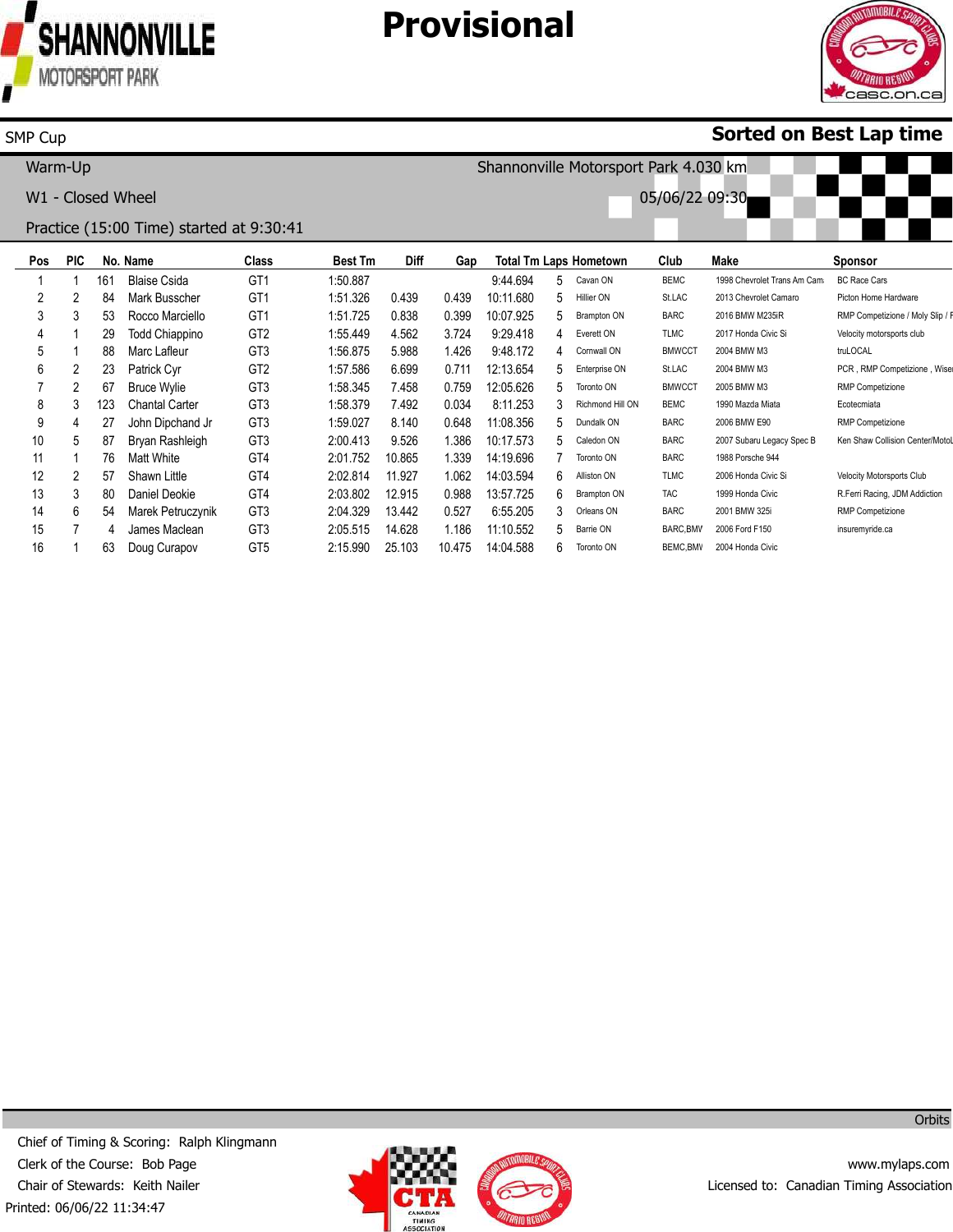

SMP Cup

James Lindsay Graham Lobban Sam Baker Conner Janeteas Keith Lobban Mike Lee Cole Janeteas Michael Cross Dylan McPherson Jason Sharpe Gerry Kavanaugh Chris Evans

F1600A F1600A F1600A F1600A F1600A F1600B F1600A FL F1600B F1600B F1600A F1600B F1600B 1:53.268 1:54.162 1:54.299 1:56.478 1:56.752 1:57.122 1:57.442 1:57.547 1:58.051 2:01.163 2:09.537 2:31.676

3.494 4.388 4.525 6.704 6.978 7.348 7.668 7.773 8.277 11.389 19.763 41.902

82 Bill Tebbutt

# **Provisional**



Britain West Motorsport Jaftrman's Garage Kerr Industries / Baker Racing CC Motorsports/Kerr Industries/E

Blue Gates Productions CC Motorsports/Kerr Industries/E

CY Kim Medicine McPherson Racing Britain West Motorsport Brian Graham Racing MacKinnon Brothers Brewing Co. Blue Dread Racing

### **Sorted on Best Lap time**

**Pos** 1 2 3 4 5 6 **PIC** 1 1 2 3 4 5 **No. Name** 55 65 66 6 23 2 Mike MacNeil Callum Baxter Jake Cowden Connor Clubine Connor Wagland William Ferguson **Class** F4 F1600A F1600A F1600A F1600A F1600A **Best Tm** 1:49.774 1:51.494 1:52.016 1:52.306 1:52.507 1:52.855 **Diff** 1.720 2.242 2.532 2.733 3.081 **Gap** 1.720 0.522 0.290 0.201 0.348 **Total Tm Laps Hometown** 14:13.935 13:43.559 13:41.219 15:43.393 11:39.359 12:19.900 7 7 7 7 6 6 Oshawa ON Hammonds Plains NS Aurora ON Brantford ON Paris ON Pacifica CA **Club** OMSC BARC BARC BARC BARC BARC **Make** 2007 Gamma 2014 Mygale SJ14\Honda 2013 Mygale SJ13\Honda 2015 Mygale SJ15\Honda 2015 Piper DL7\Honda 2014 Piper DL7\Honda **Sponsor** Britain West Motorsport Britain West Motorsport Britain West Motorsport Burloak Cycle/Jones Tool and Ma BGR / Piper RaceCars Warm-Up W2 - Open Wheel Practice (15:00 Time) started at 9:55:09 Shannonville Motorsport Park 4.030 km 05/06/22 09:55

> 0.413 0.894 0.137 2.179 0.274 0.370 0.320 0.105 0.504 3.112 8.374 22.139

11:40.451 15:39.103 16:56.224 18:30.762 16:15.619 10:56.073 18:27.614 8:47.559 15:13.259 13:13.302 14:21.377 5:36.959 2:35.460

Waterford ON Cambridge ON Bowmanville ON Toronto ON Caledon ON East York ON Toronto ON Carlisle ON Quinte West ON Bolton ON Burlington ON Kingston ON Mississauga ON TLMC BARC BARC BARC BARC BARC BARC **BEMC, VAR** VARAC VARAC BEMC St.LAC BARC

2001 Van Diemen RF01\Honda 1998 Van Diemen RF98\Honda 2011 Spectrum 012b\Honda 2021 Spectrum 015\Honda 1994 Van Diemen RF94\Honda 1992 Van Diemen RF92\Ford 2021 Spectrum 015\Honda 1999 Van Diemen RF99Z 1993 Van Diemen RF93\Ford 1990 Van Diemen RF90\Ford 2021 Piper DL7\Honda 1992 Van Diemen RF92\Ford 1990 Van Diemen RF90\Ford

Printed: 06/06/22 11:35:35 Chief of Timing & Scoring: Ralph Klingmann Clerk of the Course: Bob Page Chair of Stewards: Keith Nailer



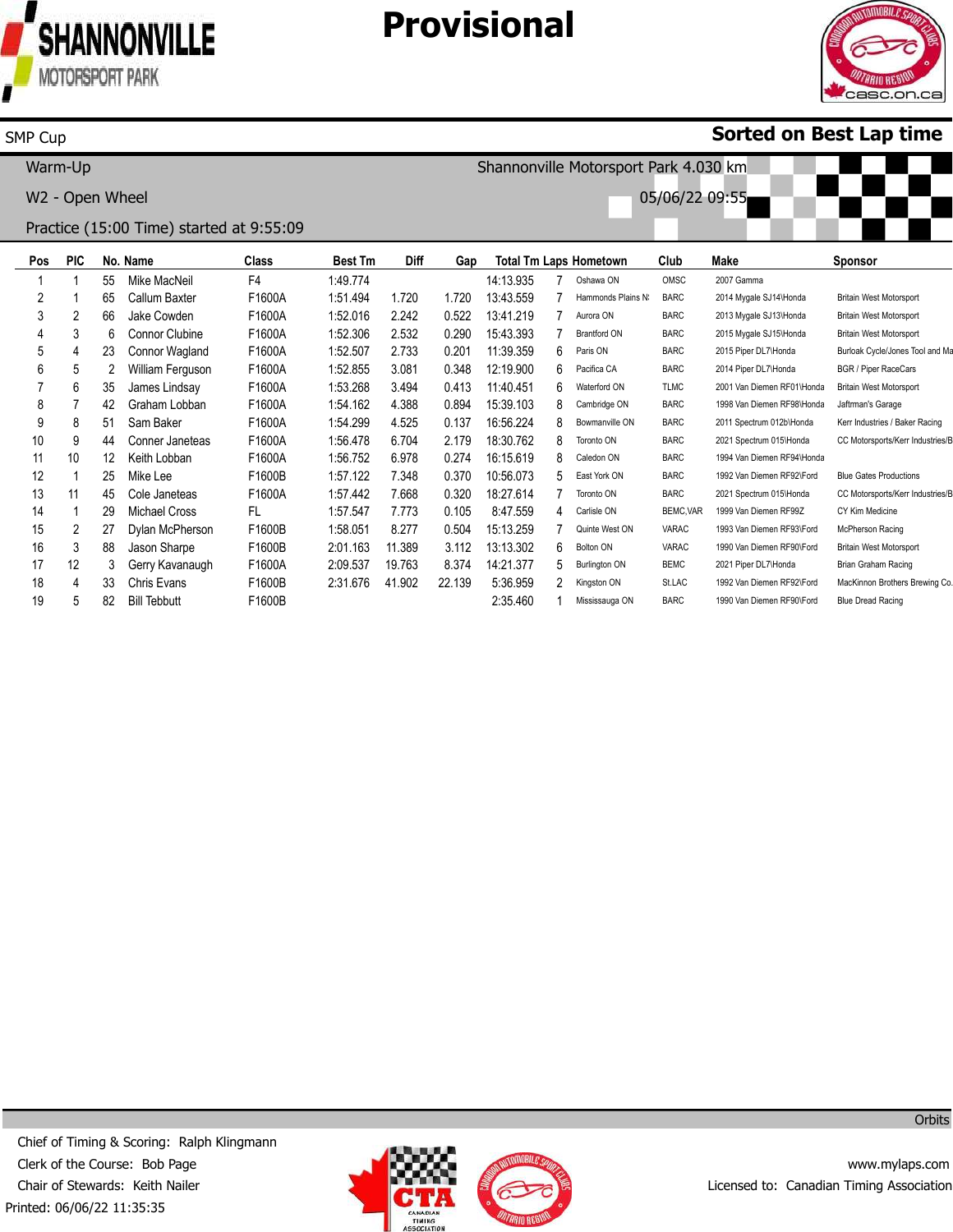

### **Provisional**



#### **Sorted on Laps**

**Pos** 1 2 3 4 5 6 7 8 9 10 11 12 13 14 15 16 17 18 19 Not classified (50% = 6 Laps) DNS DNS **PIC** 1 2 3 4 1 2 1 2 3 4 5 1 2 6 1 2 3 4 5 **No. Name** 161 53 125 24 23 27 123 88 67 87 54 57 76 4 183 63 277 80 84 29 Todd Chiappino Blaise Csida Rocco Marciello Dan Corcoran Edward A Caranci Patrick Cyr John Dipchand Jr Chantal Carter Marc Lafleur Bruce Wylie Bryan Rashleigh Marek Petruczynik Shawn Little Matt White James Maclean Jeff Daley Doug Curapov Robert Turner Daniel Deokie Mark Busscher **Class** GT1 GT1 GT1 GT1 GT2 GT2 GT3 GT3 GT3 GT3 GT3 GT4 GT4 GT3 GT5 GT5 GT4 GT4 GT1 GT2 **Laps** 12 12 12 12 12 12 12 11 11 11 11 11 11 11 10 10 10 8 7 4 **Total Tm** 22:10.675 22:15.821 22:23.402 23:28.455 23:55.328 24:05.748 24:08.965 22:12.022 22:13.958 22:26.239 22:30.908 22:31.467 22:36.190 24:17.474 22:19.471 22:55.260 23:25.473 22:25.899 13:10.713 7:45.852 **Diff** 5.146 12.727 1:17.780 1:44.653 1:55.073 1:58.290 1 Lap 1 Lap 1 Lap 1 Lap 1 Lap 1 Lap 1 Lap 1:41.284 2 Laps 2 Laps 2 Laps 4 Laps 5 Laps DNS **Gap** 5.146 7.581 1:05.053 26.873 10.420 3.217 1 Lap 1.936 12.281 4.669 0.559 4.723 1 Lap 35.789 30.213 2 Laps 1 Lap 3 Laps 1:55.002 Everett ON **Best Tm Hometown** 1:48.126 1:48.640 1:50.222 1:55.288 1:54.710 1:57.019 1:58.492 1:58.320 1:58.710 2:00.867 2:00.348 2:01.000 2:01.919 1:57.969 2:12.717 2:14.397 2:15.383 1:59.413 1:50.473 Cavan ON Brampton ON Elginburg ON King City ON Enterprise ON Dundalk ON Richmond Hill ON Cornwall ON Toronto ON Caledon ON Orleans ON Alliston ON Toronto ON Barrie ON Erin ON Toronto ON Sunderland ON Brampton ON Hillier ON **Club** BEMC BARC St.LAC TAC St.LAC BARC BEMC BMWCCT BMWCCT BARC BARC TLMC BARC BARC, BMV MSOC BEMC, BMV OMSC TAC St.LAC TLMC **Make** 1998 Chevrolet Trans Am Cama 2016 BMW M235iR 2008 Chevrolet Impala 2002 Chevrolet Townsend / Prc Caranci Bros. Inc, Bagnara Mar 2004 BMW M3 2006 BMW E90 1990 Mazda Miata 2004 BMW M3 2005 BMW M3 2007 Subaru Legacy Spec B 2001 BMW 325i 2006 Honda Civic Si 1988 Porsche 944 2006 Ford F150 1992 Nissan NX2000 2004 Honda Civic 2008 Mazda Miata 1999 Honda Civic 2013 Chevrolet Camaro 2017 Honda Civic Si **Sponsor** BC Race Cars RMP Competizione / Moly Slip Len Corcoran Excavating PCR, RMP Competizione, Wis RMP Competizione Ecotecmiata truLOCAL RMP Competizione Ken Shaw Collision Center/Mot RMP Competizione Velocity Motorsports Club insuremyride.ca Can Alignment R.Ferri Racing, JDM Addiction Picton Home Hardware Velocity motorsports club GT Sprints R5 - Race 2 Race (20:00 Time) started at 10:30:56 Shannonville Motorsport Park 4.030 km 05/06/22 10:30

Announcements

Car #27: Breakout 5 Times - Reclassified to GT2 Car # 80: Breakout 3 Times - Loss of 3 Laps Car #4: Breakout 1 Time - Loss of 1 Lap

| <b>Margin of Victory</b>        | Avg. Speed                                 |                                                 | <b>Best Lap Tm</b><br><b>Best Speed</b> |         | Best Lap by        |                                          |
|---------------------------------|--------------------------------------------|-------------------------------------------------|-----------------------------------------|---------|--------------------|------------------------------------------|
| 5.146                           | 130.833                                    | 1:48.126                                        |                                         | 134.177 | 161 - Blaise Csida |                                          |
|                                 |                                            |                                                 |                                         |         |                    | Orbits                                   |
|                                 | Chief of Timing & Scoring: Ralph Klingmann |                                                 |                                         |         |                    |                                          |
| Clerk of the Course: Bob Page   |                                            |                                                 |                                         |         |                    | www.mylaps.com                           |
| Chair of Stewards: Keith Nailer |                                            |                                                 |                                         |         |                    | Licensed to: Canadian Timing Association |
| Printed: 06/06/22 11:36:46      |                                            | CANADIAN<br><b>TIMING</b><br><b>ASSOCIATION</b> |                                         |         |                    |                                          |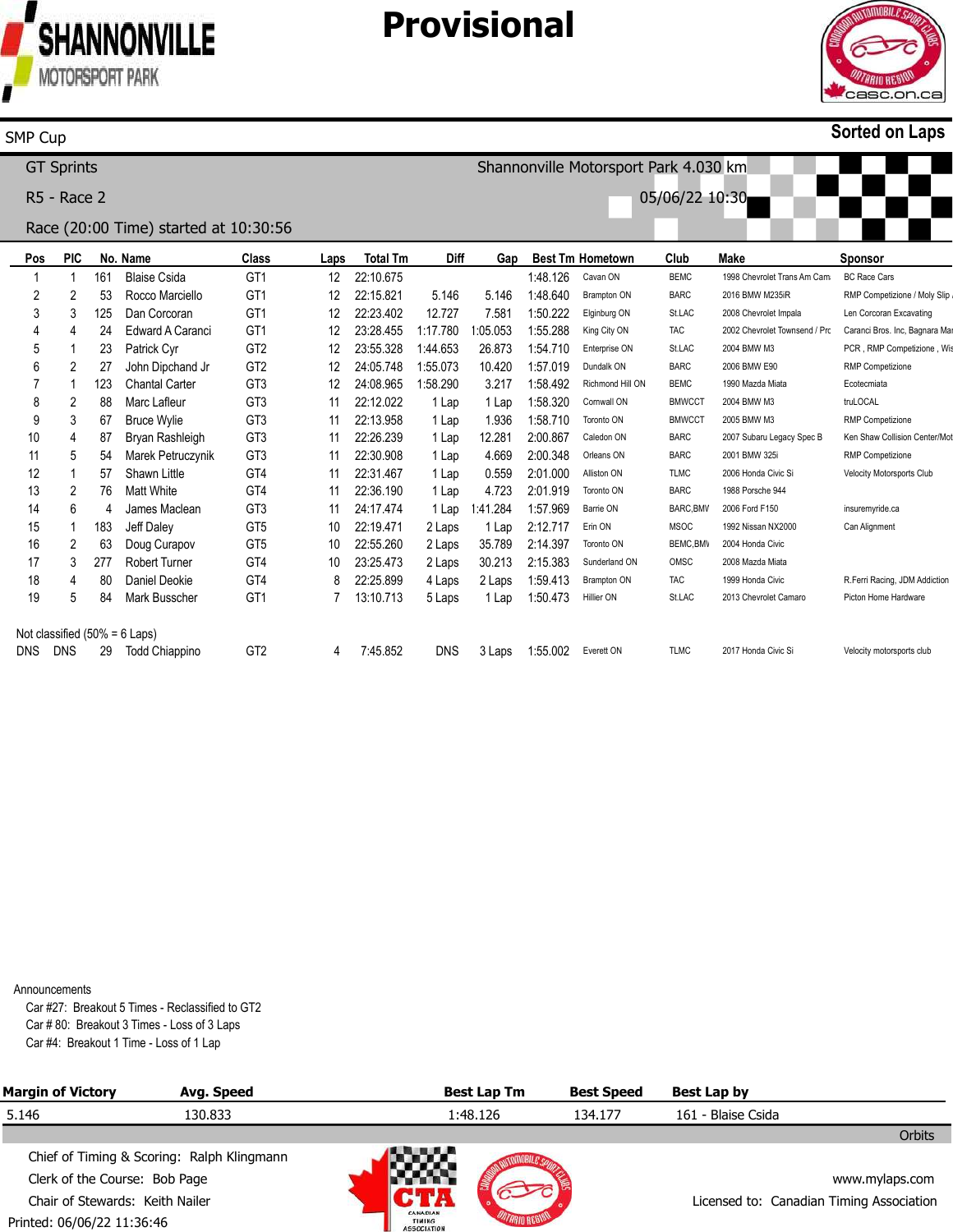



#### **Pos PIC No. Name Class Laps Total Tm Diff Gap Best Tm Hometown Club Make Sponsor Sorted on Laps** SMP Cup Formula Libre R6 - Race 2 Race (20:00 Time) started at 11:04:22 Shannonville Motorsport Park 4.030 km 05/06/22 10:40

| . | . |    | .              | ----- | ---- | .         | ----   | ---- |                 | ____________________ | ---- |                                | -------                    |
|---|---|----|----------------|-------|------|-----------|--------|------|-----------------|----------------------|------|--------------------------------|----------------------------|
|   |   | 29 | Michael Cross  |       |      | 21:05.321 |        |      | 1:53.229        | Carlisle ON          |      | BEMC.VAR 1999 Van Diemen RF99Z | CY Kim Medicine            |
|   |   | a  | Richard Walker | F4    | 10   | 23:45.285 | 1 Lap  |      | 1 Lap  2:14.936 | Port Perry ON        |      | LASC, OMS 1972 P&G Mark 6      | <b>Phoenix Engineering</b> |
|   |   | 55 | Mike MacNeil   | F4    |      | 15:23.732 | 3 Laps |      | 2 Laps 1:48.006 | Oshawa ON            | OMSC | 2007 Gamma                     |                            |

| <b>Margin of Victory</b>        | Avg. Speed                                 |                                          | <b>Best Lap Tm</b> | <b>Best Speed</b> | Best Lap by                              |
|---------------------------------|--------------------------------------------|------------------------------------------|--------------------|-------------------|------------------------------------------|
| 1 Lap                           | 126.125                                    | 1:48.006                                 |                    | 134.326           | 55 - Mike MacNeil                        |
|                                 |                                            |                                          |                    |                   | Orbits                                   |
|                                 | Chief of Timing & Scoring: Ralph Klingmann |                                          | Ali ya M           |                   |                                          |
| Clerk of the Course: Bob Page   |                                            |                                          |                    |                   | www.mylaps.com                           |
| Chair of Stewards: Keith Nailer |                                            |                                          |                    |                   | Licensed to: Canadian Timing Association |
| Printed: 06/06/22 11:38:15      |                                            | CANADIAN<br>TIMING<br><b>ASSOCIATION</b> |                    |                   |                                          |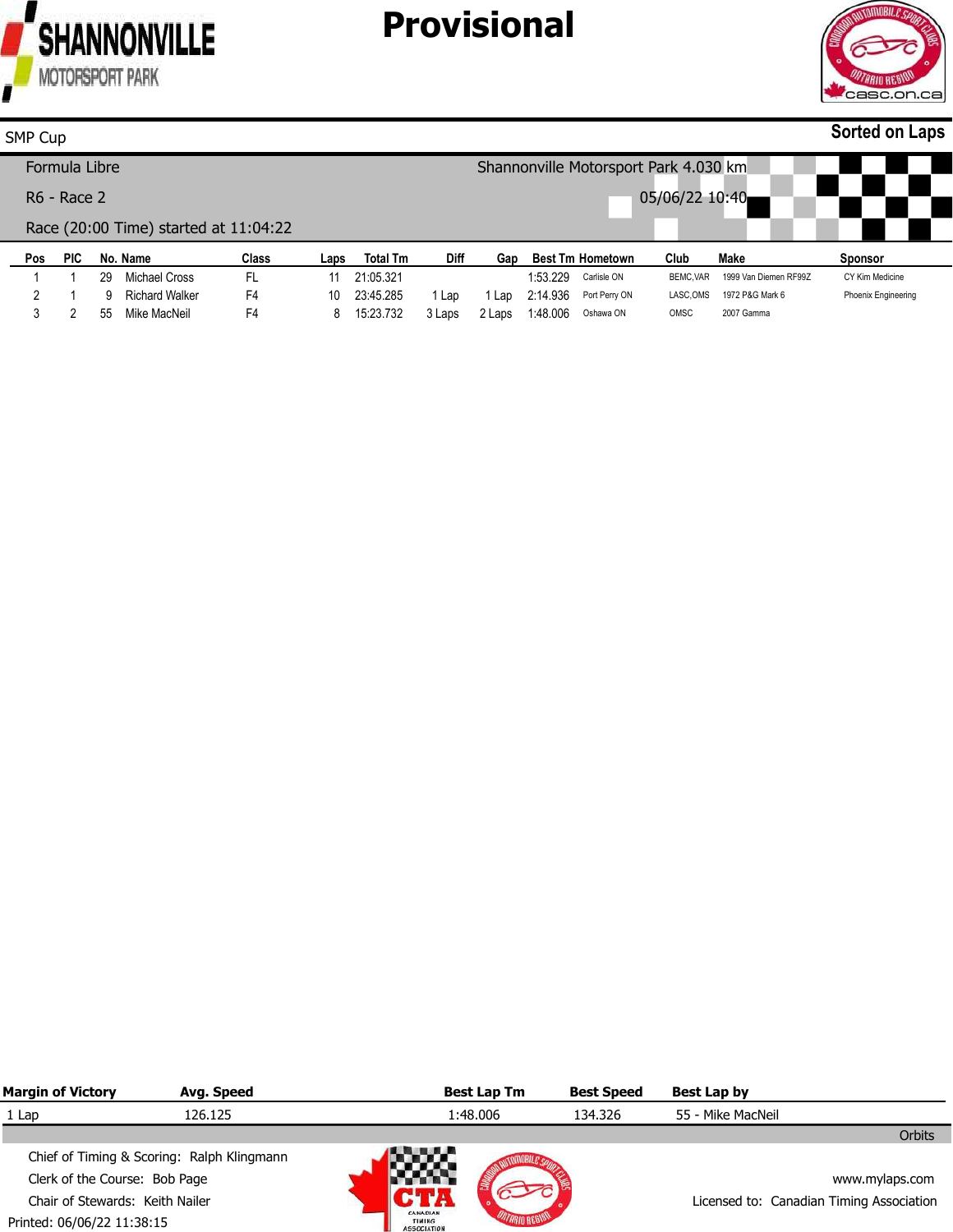

### **Provisional**



#### **Sorted on Laps**

**Pos** 1 2 3 4 5 6 7 8 9 10 11 12 13 14 Not classified (50% = 5 Laps) DNF DNF DNS **PIC** 1 2 3 4 5 6 7 8 9 10 11 1 2 3 DNF DNF DNS DNS **No. Name** 2 66 65 23 51 6 35 45 44 12 3 25 82 56 88 27 42 William Ferguson Jake Cowden Callum Baxter Connor Wagland Sam Baker Connor Clubine James Lindsay Cole Janeteas Conner Janeteas Keith Lobban Gerry Kavanaugh Mike Lee Bill Tebbutt Kari Salo Jason Sharpe Dylan McPherson Graham Lobban **Class** F1600A F1600A F1600A F1600A F1600A F1600A F1600A F1600A F1600A F1600A F1600A F1600B F1600B F1600B F1600B F1600B F1600A F1600B **Laps** 10 10 10 10 10 10 10 10 10 10 10 10 10 10 2 2 **Total Tm** 24:38.176 24:39.513 24:39.851 24:41.385 24:49.961 24:50.249 24:52.646 24:59.146 24:59.520 25:06.350 25:12.109 25:20.344 25:37.151 25:53.096 4:53.551 4:54.730 **Diff** 1.337 1.675 3.209 11.785 12.073 14.470 20.970 21.344 28.174 33.933 42.168 58.975 1:14.920 DNF DNF DNS DNS **Gap** 1.337 0.338 1.534 8.576 0.288 2.397 6.500 0.374 6.830 1:54.922 5.759 8.235 16.807 15.945 8 Laps 1.179 **Best Tm Hometown** 1:51.040 1:51.163 1:51.391 1:51.439 1:53.411 1:51.948 1:53.521 1:54.171 1:54.685 1:53.649 1:58.894 2:01.615 2:03.805 2:02.511 2:03.524 Pacifica CA Aurora ON Hammonds Plains N: Paris ON Bowmanville ON Brantford ON Waterford ON Toronto ON Toronto ON Caledon ON Burlington ON East York ON Mississauga ON Gormley ON Bolton ON Quinte West ON Cambridge ON Kingston ON **Club** BARC BARC BARC BARC BARC BARC TLMC BARC BARC BARC BEMC BARC BARC DAC VARAC VARAC BARC St.LAC **Make** 2014 Piper DL7\Honda 2013 Mygale SJ13\Honda 2014 Mygale SJ14\Honda 2015 Piper DL7\Honda 2011 Spectrum 012b\Honda 2015 Mygale SJ15\Honda 2001 Van Diemen RF01\Honda 2021 Spectrum 015\Honda 2021 Spectrum 015\Honda 1994 Van Diemen RF94\Honda 2021 Piper DL7\Honda 1992 Van Diemen RF92\Ford 1990 Van Diemen RF90\Ford 1990 Van Diemen RF90\Ford 1990 Van Diemen RF90\Ford 1993 Van Diemen RF93\Ford 1998 Van Diemen RF98\Honda 1992 Van Diemen RF92\Ford **Sponsor** BGR / Piper RaceCars Britain West Motorsport Britain West Motorsport Burloak Cycle/Jones Tool and I Kerr Industries / Baker Racing Britain West Motorsport Britain West Motorsport CC Motorsports/Kerr Industries CC Motorsports/Kerr Industries Brian Graham Racing Blue Gates Productions Blue Dread Racing KTS Racing Britain West Motorsport McPherson Racing Jaftrman's Garage MacKinnon Brothers Brewing C F1600 R7 - Race 2 Race (23:15 Time) started at 11:33:29 Shannonville Motorsport Park 4.030 km 05/06/22 11:45

Announcements

DNS

33

Chris Evans

**Race Lengthened due to Red Flag.**

| <b>Margin of Victory</b>        | Avg. Speed                                 |                                          | <b>Best Lap Tm</b> | <b>Best Speed</b> | Best Lap by                              |
|---------------------------------|--------------------------------------------|------------------------------------------|--------------------|-------------------|------------------------------------------|
| 1.337                           | 98.148                                     |                                          | 1:51.040           | 130.656           | 2 - William Ferguson                     |
|                                 |                                            |                                          |                    |                   | Orbits                                   |
|                                 | Chief of Timing & Scoring: Ralph Klingmann |                                          |                    |                   |                                          |
| Clerk of the Course: Bob Page   |                                            |                                          |                    |                   | www.mylaps.com                           |
| Chair of Stewards: Keith Nailer |                                            |                                          |                    |                   | Licensed to: Canadian Timing Association |
| Printed: 06/06/22 11:40:49      |                                            | CANADIAN<br>TIMING<br><b>ASSOCIATION</b> |                    |                   |                                          |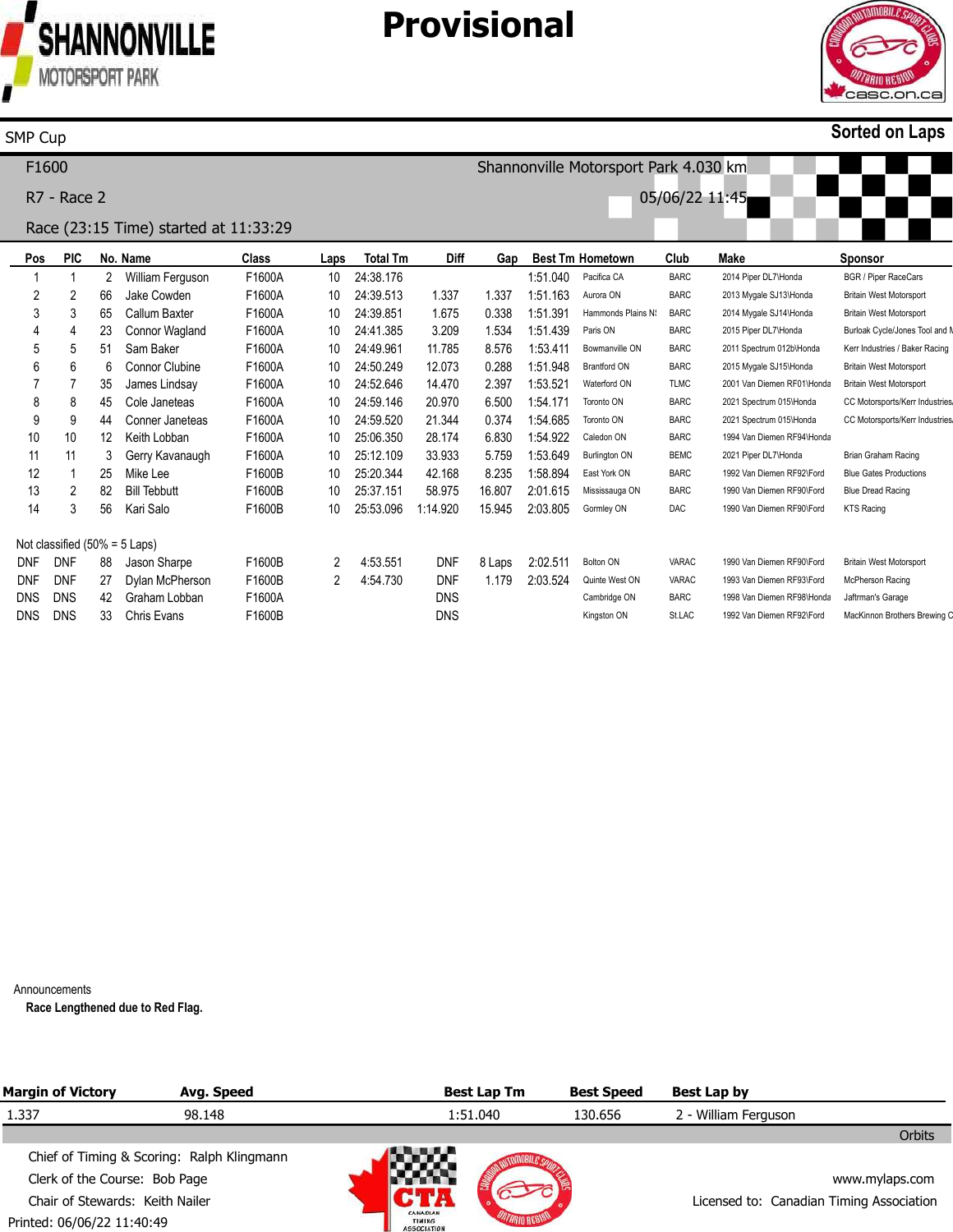

### **Provisional**



#### **Sorted on Laps**

Velocity Motorsports Club

**Pos** 1 2 3 4 5 6 7 8 9 10 11 12 13 14 15 16 17 18 DNF **PIC** 1 2 3 4 1 2 5 3 1 2 3 4 5 6 7 1 1 2 DNF **No. Name** 161 53 125 84 27 23 24 29 123 88 54 80 76 67 87 183 277 63 4 Blaise Csida Rocco Marciello Dan Corcoran Mark Busscher John Dipchand Jr Patrick Cyr Edward A Caranci Todd Chiappino Chantal Carter Marc Lafleur Marek Petruczynik Daniel Deokie Matt White Bruce Wylie Bryan Rashleigh Jeff Daley Robert Turner Doug Curapov James Maclean **Class** GT1 GT1 GT1 GT1 GT2 GT2 GT1 GT2 GT3 GT3 GT3 GT3 GT3 GT3 GT3 GT5 GT4 GT5 GT3 **Laps** 11 11 11 11 11 11 11 11 11 11 11 11 11 11 10 10 9 9 3 **Total Tm** 20:28.542 20:36.896 20:39.003 21:17.230 21:26.704 21:27.622 21:36.587 21:50.040 22:00.780 22:01.302 1:32.760 22:14.639 22:15.311 22:16.959 22:21.537 20:38.781 22:08.100 20:38.443 20:45.642 6:08.329 **Diff** 8.354 10.461 48.688 58.162 59.080 1:08.045 1:21.498 1:32.238 1:46.097 1:46.769 1:48.417 1:52.995 1 Lap 1 Lap 2 Laps 2 Laps DNF **Gap** 8.354 2.107 38.227 9.474 0.918 8.965 13.453 10.740 0.522 13.337 0.672 1.648 4.578 1 Lap 2:00.616 1:29.319 2:08.308 1 Lap 7.199 6 Laps **Best Tm Hometown** 1:49.347 1:50.310 1:51.517 1:51.818 1:54.816 1:54.859 1:55.043 1:55.669 1:58.610 1:58.506 1:59.553 1:59.480 1:59.290 2:00.238 2:12.916 2:16.108 1:58.970 Cavan ON Brampton ON Elginburg ON Hillier ON Dundalk ON Enterprise ON King City ON Everett ON Richmond Hill ON Cornwall ON Orleans ON Brampton ON Toronto ON Toronto ON Caledon ON Erin ON Sunderland ON Toronto ON Barrie ON **Club** BEMC BARC St.LAC St.LAC BARC St.LAC TAC TLMC BEMC BMWCCT BARC TAC BARC BMWCCT BARC MSOC OMSC BEMC, BMV **BARC BMW Make** 1998 Chevrolet Trans Am Cama 2016 BMW M235iR 2008 Chevrolet Impala 2013 Chevrolet Camaro 2006 BMW E90 2004 BMW M3 2002 Chevrolet Townsend / Pro 2017 Honda Civic Si 1990 Mazda Miata 2004 BMW M3 2001 BMW 325i 1999 Honda Civic 1988 Porsche 944 2005 BMW M3 2007 Subaru Legacy Spec B 1992 Nissan NX2000 2008 Mazda Miata 2004 Honda Civic 2006 Ford F150 **Sponsor** BC Race Cars RMP Competizione / Moly Slip Len Corcoran Excavating Picton Home Hardware RMP Competizione PCR, RMP Competizione, Wis Caranci Bros. Inc, Bagnara Ma Velocity motorsports club Ecotecmiata truLOCAL RMP Competizione R.Ferri Racing, JDM Addiction RMP Competizione Ken Shaw Collision Center/Mot Can Alignment insuremyride.ca GT Sprints R8 - Race 3 Race (20:00 Time) started at 13:17:45 Shannonville Motorsport Park 4.030 km 05/06/22 13:15

**Announcements** 

DNF

DNF

57

Shawn Little

GT4

3

11:11.473

DNF

5:03.144

2:00.550

Alliston ON

TLMC

2006 Honda Civic Si

Car #80: Breakout 6 Times - Reclassified to GT3 Car #76: Breakout 6 Times - Reclassified to GT3 Car #57: Breakout 2 Times - Loss of 2 Laps

| <b>Margin of Victory</b>                                         | Avg. Speed                                 |                                          | <b>Best Lap Tm</b> | <b>Best Speed</b> | Best Lap by                              |                |
|------------------------------------------------------------------|--------------------------------------------|------------------------------------------|--------------------|-------------------|------------------------------------------|----------------|
| 8.354                                                            | 129.900                                    | 1:49.347                                 |                    | 132.679           | 161 - Blaise Csida                       |                |
|                                                                  |                                            |                                          |                    |                   |                                          | Orbits         |
|                                                                  | Chief of Timing & Scoring: Ralph Klingmann | a ay a                                   |                    |                   |                                          |                |
| Clerk of the Course: Bob Page<br>Chair of Stewards: Keith Nailer |                                            |                                          |                    |                   |                                          | www.mylaps.com |
|                                                                  |                                            |                                          |                    |                   | Licensed to: Canadian Timing Association |                |
| Printed: 06/06/22 11:41:28                                       |                                            | CANADIAN<br>TIMING<br><b>ASSOCIATION</b> |                    |                   |                                          |                |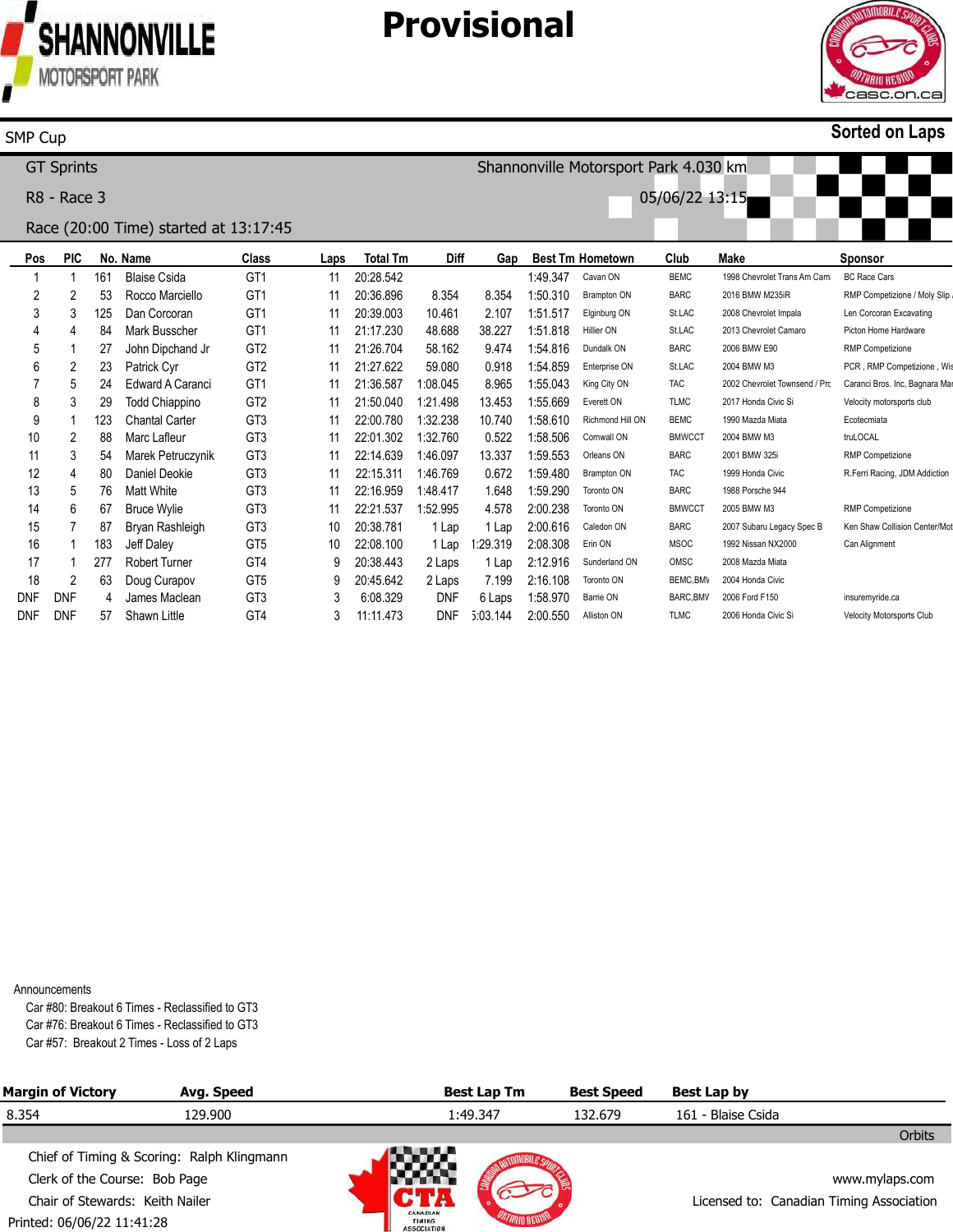



#### **Pos PIC No. Name Class Laps Total Tm Diff Gap Best Tm Hometown Club Make Sponsor Sorted on Laps** SMP Cup Formula Libre R9 - Race 3 Race (20:00 Time) started at 13:47:15 Shannonville Motorsport Park 4.030 km 05/06/22 13:45

|  | 55 | Mike MacNeil     |    | 21:16.143 |        |       | 1:48.722        | Oshawa ON     | OMSC | 2007 Gamma                      |                            |
|--|----|------------------|----|-----------|--------|-------|-----------------|---------------|------|---------------------------------|----------------------------|
|  |    | 29 Michael Cross |    | 21:19.716 | 3.573  | 3.573 | 1:52.129        | Carlisle ON   |      | BEMC, VAR 1999 Van Diemen RF99Z | CY Kim Medicine            |
|  |    | Richard Walker   | F4 | 22:36.054 | 2 Laps |       | 2 Laps 2:23.993 | Port Perry ON |      | LASC, OMS 1972 P&G Mark 6       | <b>Phoenix Engineering</b> |

| <b>Margin of Victory</b>                                         | Avg. Speed                                 |                                          | <b>Best Lap Tm</b> | <b>Best Speed</b> | Best Lap by                              |
|------------------------------------------------------------------|--------------------------------------------|------------------------------------------|--------------------|-------------------|------------------------------------------|
| 3.573                                                            | 125.055                                    |                                          | 1:48.722           | 133.441           | 55 - Mike MacNeil                        |
|                                                                  |                                            |                                          |                    |                   | Orbits                                   |
|                                                                  | Chief of Timing & Scoring: Ralph Klingmann | w                                        |                    |                   |                                          |
| Clerk of the Course: Bob Page<br>Chair of Stewards: Keith Nailer |                                            |                                          |                    |                   | www.mylaps.com                           |
|                                                                  |                                            |                                          |                    |                   | Licensed to: Canadian Timing Association |
| Printed: 06/06/22 11:42:14                                       |                                            | CANADIAN<br>TIMING<br><b>ASSOCIATION</b> |                    |                   |                                          |